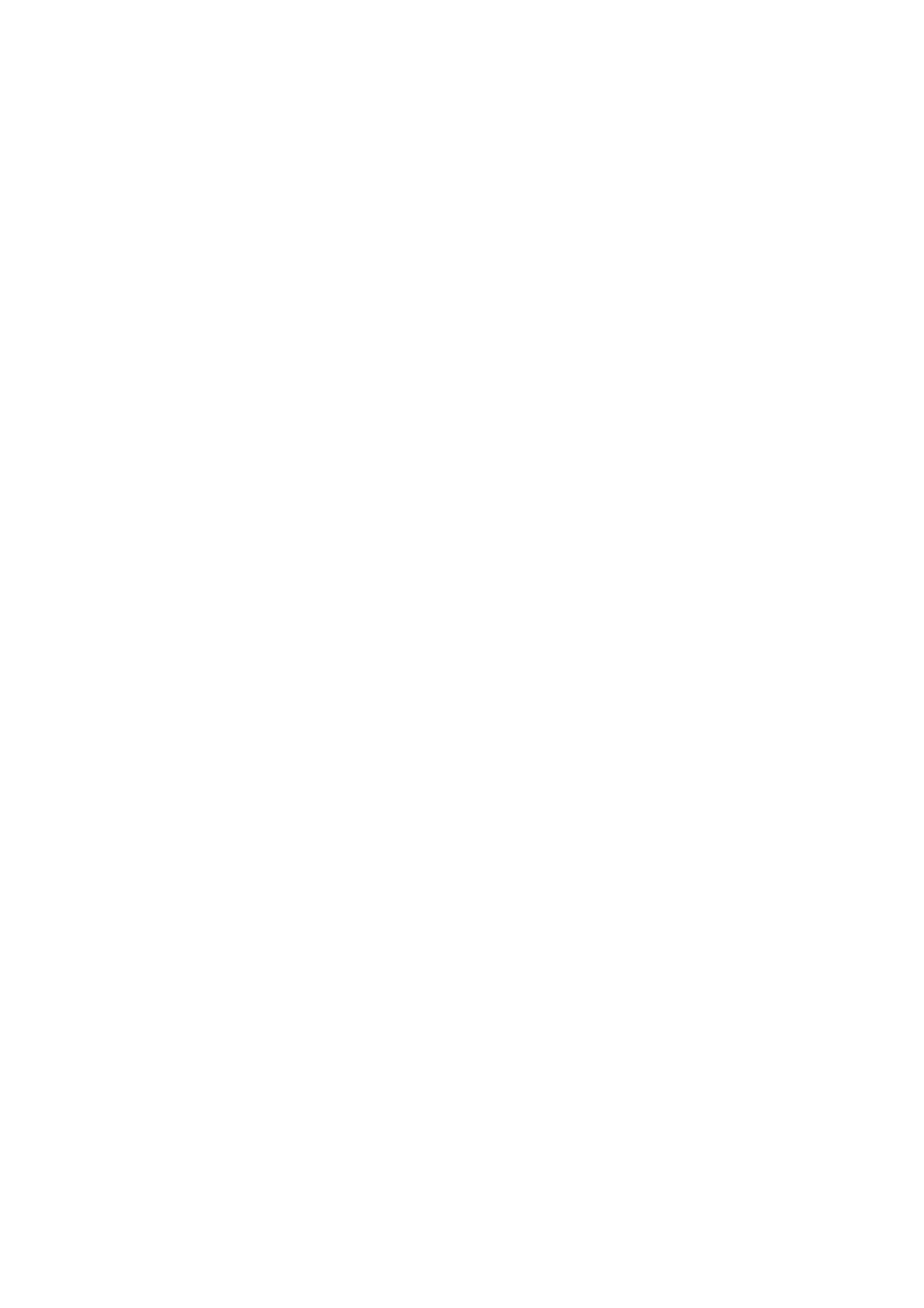# **NO. 4 OF 1995**

# **ARBITRATION ACT**

## ARRANGEMENT OF SECTIONS

# PART I – PRELIMINARY

# *Section*

- 1. Short title.
- 2. Application.
- 3. Interpretation.

# PART II – GENERAL PROVISIONS

- 4. Form of arbitration agreement.
- 5. Waiver of right to object.
- 6. Stay of legal proceedings.
- 7. Interim measures by court.
- 8. Death of a party.
- 9. Receipt of, written communications.
- 10. Extent of court intervention.

# PART III – COMPOSITION AND JURISDICTION OF ARBITRAL TRIBUNAL

- 11. Determination of number of arbitrators.
- 12. Appointment of arbitrators.
- 13. Grounds for challenge.
- 14. Challenge procedure.
- 15. Failure or impossibility to act.
- 16. Termination of mandate and substitution of arbitrator.
- 16A. Withdrawal of arbitrator.
- 16B. Immunity of arbitrator.
- 17. Competence of arbitral tribunal to rule on its jurisdiction.
- 18. Power of arbitral tribunal.

# PART IV – CONDUCT OF ARBITRAL PROCEEDINGS

- 19. Equal treatment of parties.
- 19A. General duty of parties.
- 20. Determination of rules of procedure.
- 21. Place of arbitration.
- 22. Commencement of arbitral proceedings.
- 23. Language.
- 24. Statement of claim and defence.
- 25. Hearings and written representations.
- 26. Default of a party.
- 27. Experts.
- 28. Court assistance in taking evidence.

 $3$  [Issue 1]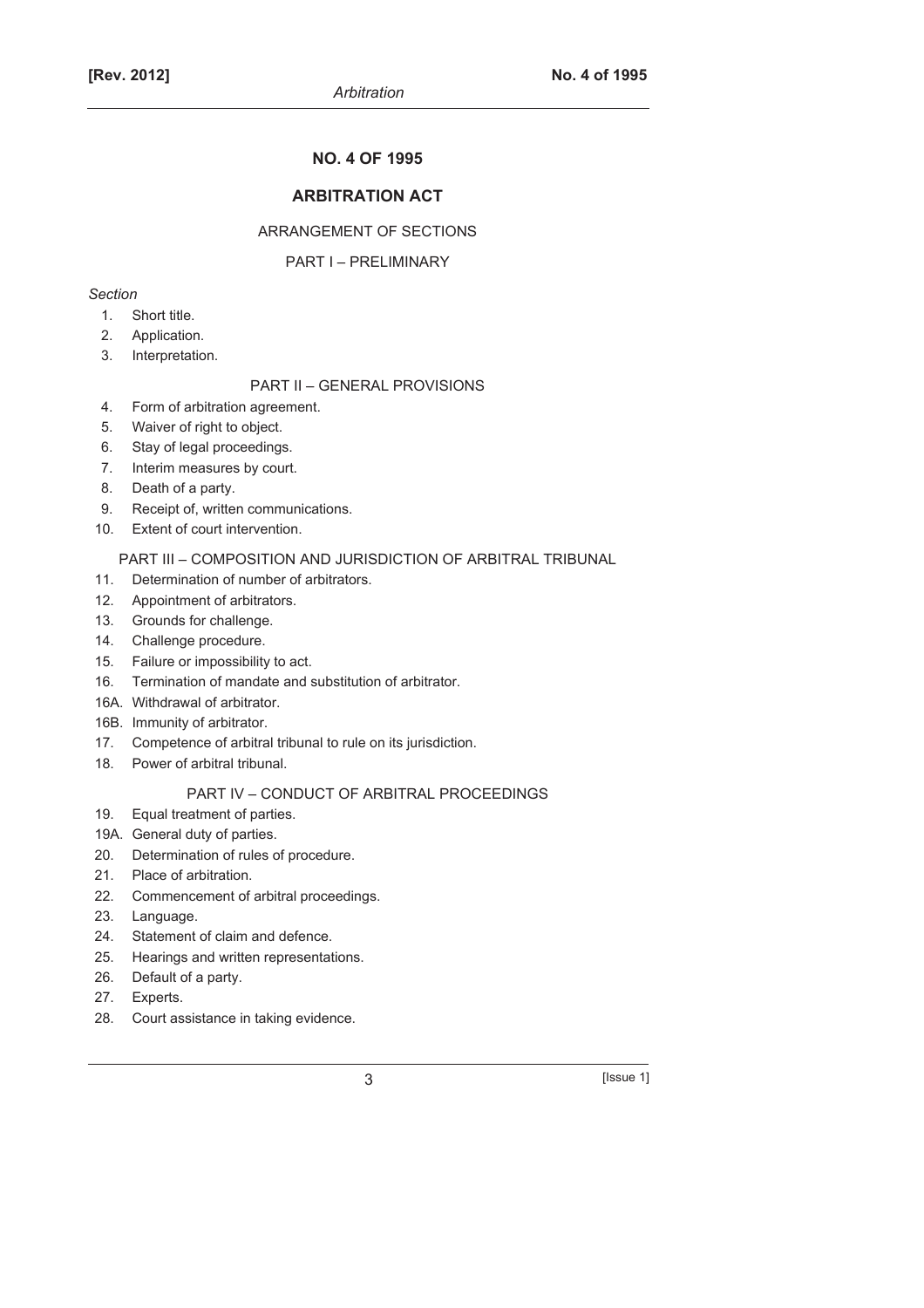#### PART V – ARBITRAL AWARD AND TERMINATION OF ARBITRAL PROCEEDINGS

#### *Section*

- 29. Rules applicable to substance of dispute.
- 30. Decision making by panel of arbitrators.
- 31. Settlement.
- 32. Form and contents of arbitral award.
- 32A. Effect of award.
- 32B. Costs and expenses.
- 32C. Interest.
- 33. Termination of arbitral proceedings.
- 34. Correction and interpretation of arbitral award; additional award.

PART VI – RECOURSE TO HIGH COURT AGAINST ARBITRAL AWARD

35. Application for setting aside arbitral award.

PART VII – RECOGNITION AND ENFORCEMENT OF AWARDS

- 36. Recognition and enforcement of awards.
- 37. Grounds for refusal of recognition or enforcement.

### PART VIII – MISCELLANEOUS PROVISIONS

- 38. Bankruptcy.
- 39. Questions of law arising in domestic arbitration.
- 40. Rules.
- 41. Government to be bound.
- 42. Repeal of Cap. 49 and saving.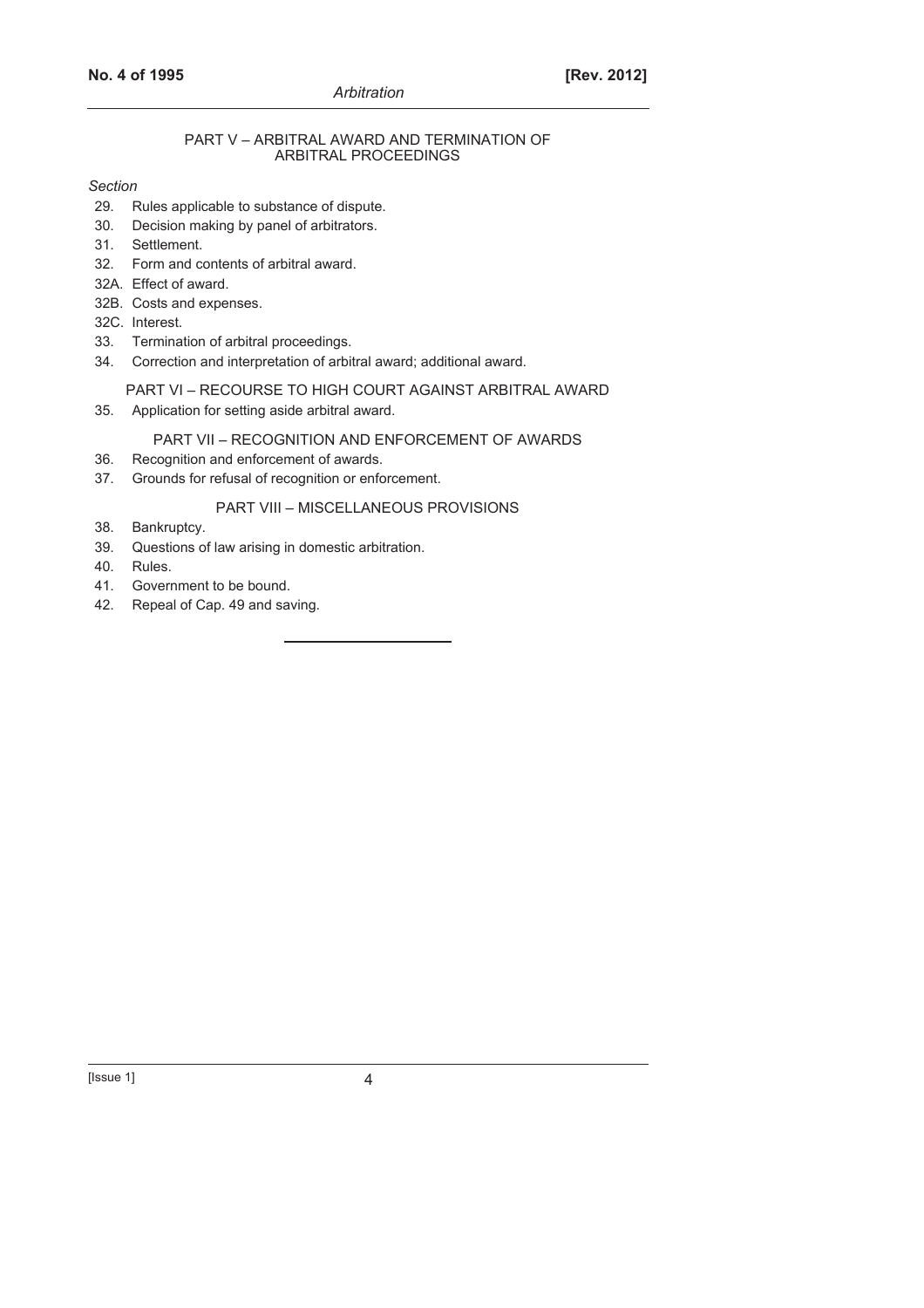#### **NO. 4 OF 1995**

# **ARBITRATION ACT**

[*Date of assent: 10th August, 1995.*]

[*Date of commencement: 2nd January, 1996*.]

# **An Act of Parliament to repeal and re-enact with amendments the Arbitration Act and to provide for connected purposes**

[L.N. 394/1957, Act No. 11 of 2009, L.N. 48/2010.]

#### PART I – PRELIMINARY

# **1. Short title**

This Act may be cited as the Arbitration Act, 1995.

#### **2. Application**

Except as otherwise provided in a particular case the provisions of this Act shall apply to domestic arbitration and international arbitration.

#### **3. Interpretation**

(1) In this Act, unless the context otherwise requires—

**"arbitration"** means any arbitration whether or not administered by a permanent arbitral institution;

**"arbitration agreement"** means an agreement by the parties to submit to arbitration all or certain disputes which have arisen or which may arise between them in respect of a defined legal relationship, whether contractual or not;

**"arbitral award"** means any award of an arbitral tribunal and includes an interim arbitral award;

**"arbitral tribunal"** means a sole arbitrator or a panel of arbitrators;

**"party"** means a party to an arbitration agreement and includes a person claiming through or under a party.

(2) An arbitration is domestic if the arbitration agreement provides expressly or by implication for arbitration in Kenya: and at the time when proceedings are commenced or the arbitration is entered into—

- (a) where the arbitration is between individuals, the parties are nationals of Kenya or are habitually resident in Kenya;
- (b) where the arbitration is between bodies corporate, the parties are incorporated in Kenya or their central management and control are exercised in Kenya;
- (c) where the arbitration is between an individual and a body corporate—
	- (i) the party who is an individual is a national of Kenya or is habitually resident in Kenya; and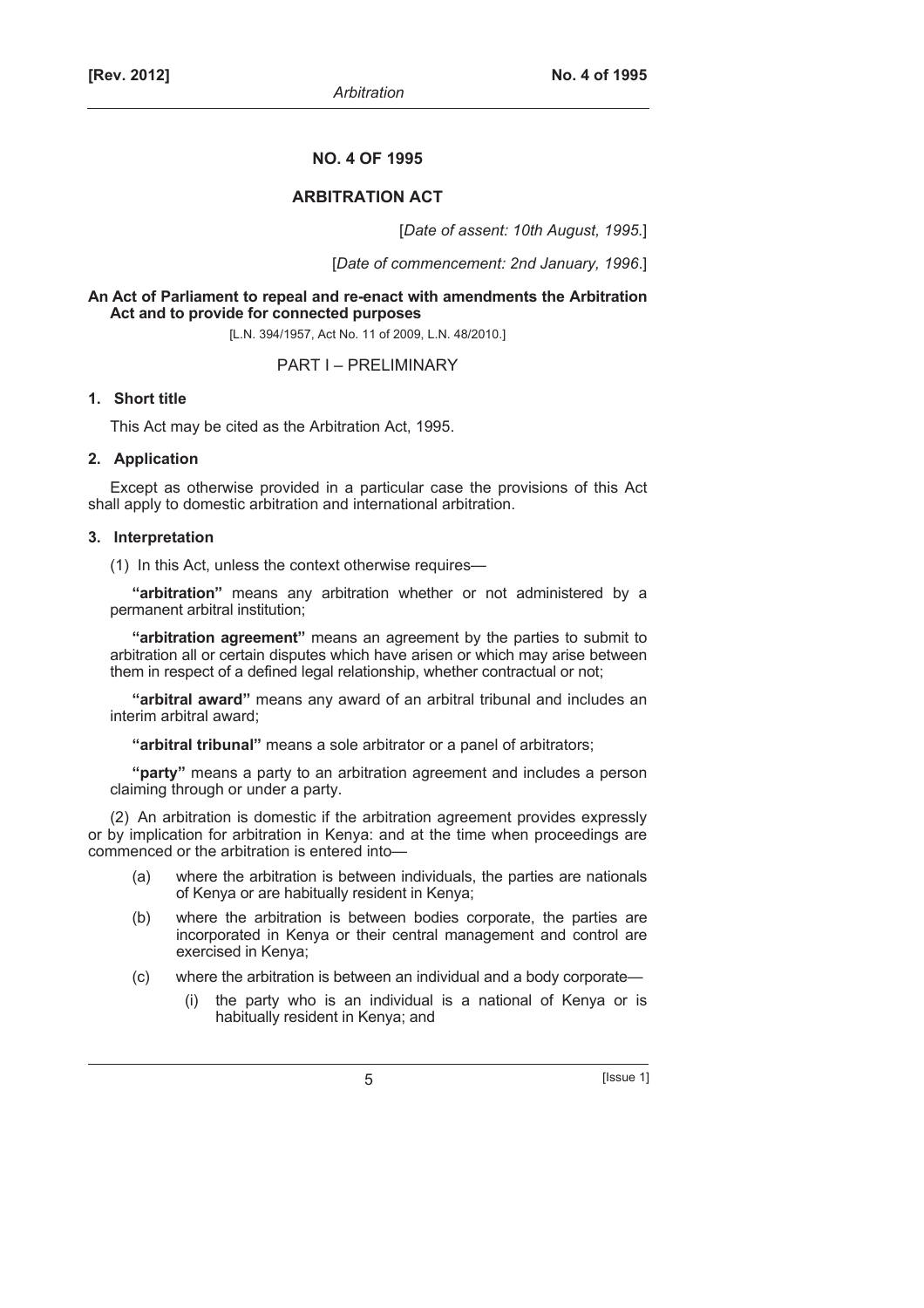- (ii) the party that is a body corporate is incorporated in Kenya or its central management and control are exercised in Kenya: or
- (d) the place where a substantial part of the obligations of the commercial relationship is to be performed, or the place with which the subjectmatter of the dispute is most closely connected, is Kenya.
- (3) An arbitration is international if—
	- (a) the parties to an arbitration agreement have, at the time of the conclusion of that agreement, their places of business in different states;
	- (b) one of the following places is situated outside the state in which the parties have their places of business
		- the juridical seat of arbitration is determined by or pursuant to the arbitration agreement; or
		- (ii) any place where a substantial part of the obligations of the commercial relationship is to be performed or the place with which the subject-matter of the dispute is most closely connected; or
	- (c) the parties have expressly agreed that the subject-matter of the arbitration agreement relates to more than one state.
- (4) For the purpose of subsection (3)—
	- (a) if a party has more than one place of business, the place of business is that which has the closest relationship to the arbitration agreement; and
	- (b) if a party does not have a place of business, reference is to be made to his habitual residence.

(5) Where a provision of this Act, except section 29 leaves the parties free to determine a certain issue, such freedom includes the right of the parties to authorize a third party including an institution to make that determination.

(6) Where a provision of this Act refers to the fact that the parties have agreed or that they may agree or in any other way refer to an agreement of the parties, such agreement includes any arbitration rules referred to in that agreement.

 $(7)$  Where a provision of this Act, other than sections 26 and  $33(2)(a)$ , refers to a claim, it also applies to a counterclaim, and where it refers to a defence it also applies to a defence to such counterclaim.

### [Act No. 11 of 2009, s. 2.]

# PART II – GENERAL PROVISIONS

# **4. Form of arbitration agreement**

(1) An arbitration agreement may be in the form of an arbitration clause in a contract or in the form of a separate agreement.

(2) An arbitration agreement shall be in writing.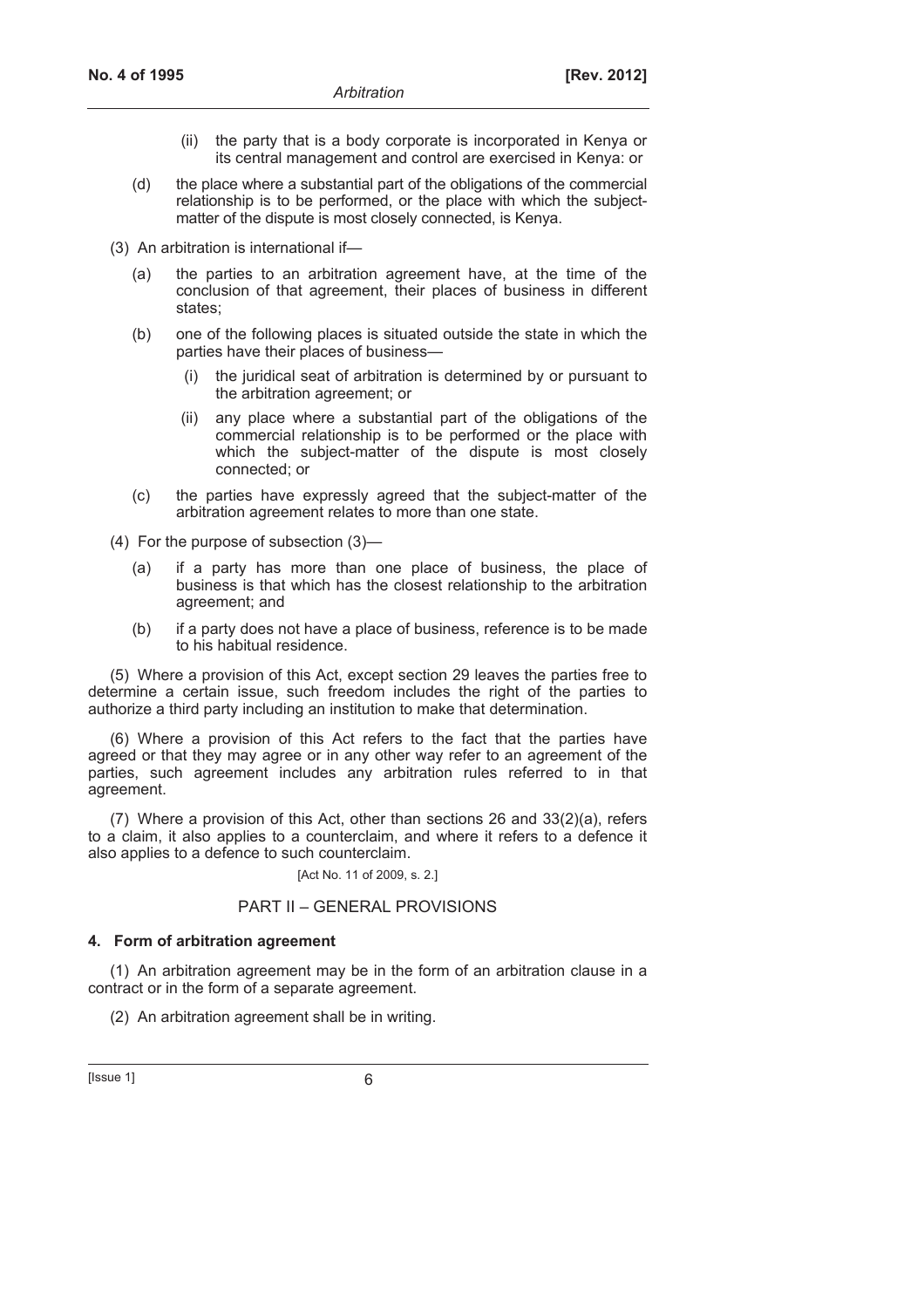- (3) An arbitration agreement is in writing if it is contained in—
	- (a) a document signed by the parties;
	- (b) an exchange of letters, telex, telegram, facsimile, electronic mail or other means of telecommunications which provide a record of the agreement; or
	- (c) an exchange of statements of claim and defence in which the existence of an agreement is alleged by one party and not denied by the other party.

(4) The reference in a contract to a document containing an arbitration clause shall constitute an arbitration agreement if the contract is in writing and the reference is such as to make that arbitration clause part of the contract.

```
[Act No. 11 of 2009, s. 3.]
```
# **5. Waiver of right to object**

A party who knows that any provision of this Act from which the parties may derogate or any requirement under the arbitration agreement has not been complied with and yet proceeds with the arbitration without stating his objection to such non-compliance without undue delay or, if a time limit is prescribed, within such period of time, is deemed to have waived the right to object.

[Act No. 11 of 2009, s. 4.]

# **6. Stay of legal proceedings**

(1) A court before which proceedings are brought in a matter which is the subject of an arbitration agreement shall, if a party so applies not later than the time when that party enters appearance or otherwise acknowledges the claim against which the stay of proceedings is sought, stay the proceedings and refer the parties to arbitration unless it finds—

- (a) that the arbitration agreement is null and void, inoperative or incapable of being performed; or
- (b) that there is not in fact any dispute between the parties with regard to the matters agreed to be referred to arbitration.

(2) Proceedings before the court shall not be continued after an application under subsection (1) has been made and the matter remains undetermined.

(3) If the court declines to stay legal proceedings, any provision of the arbitration agreement to the effect that an award is a condition precedent to the bringing of legal proceedings in respect of any matter is of no effect in relation to those proceedings.

[Act No. 11 of 2009, s. 5.]

# **7. Interim measures by court**

(1) It is not incompatible with an arbitration agreement for a party to request from the High Court, before or during arbitral proceedings, an interim measure of protection and for the High Court to grant that measure.

(2) Where a party applies to the High Court for an injunction or other interim order and the arbitral tribunal has already ruled on any matter relevant to the application, the High Court shall treat the ruling or any finding of fact made in the course of the ruling as conclusive for the purposes of the application.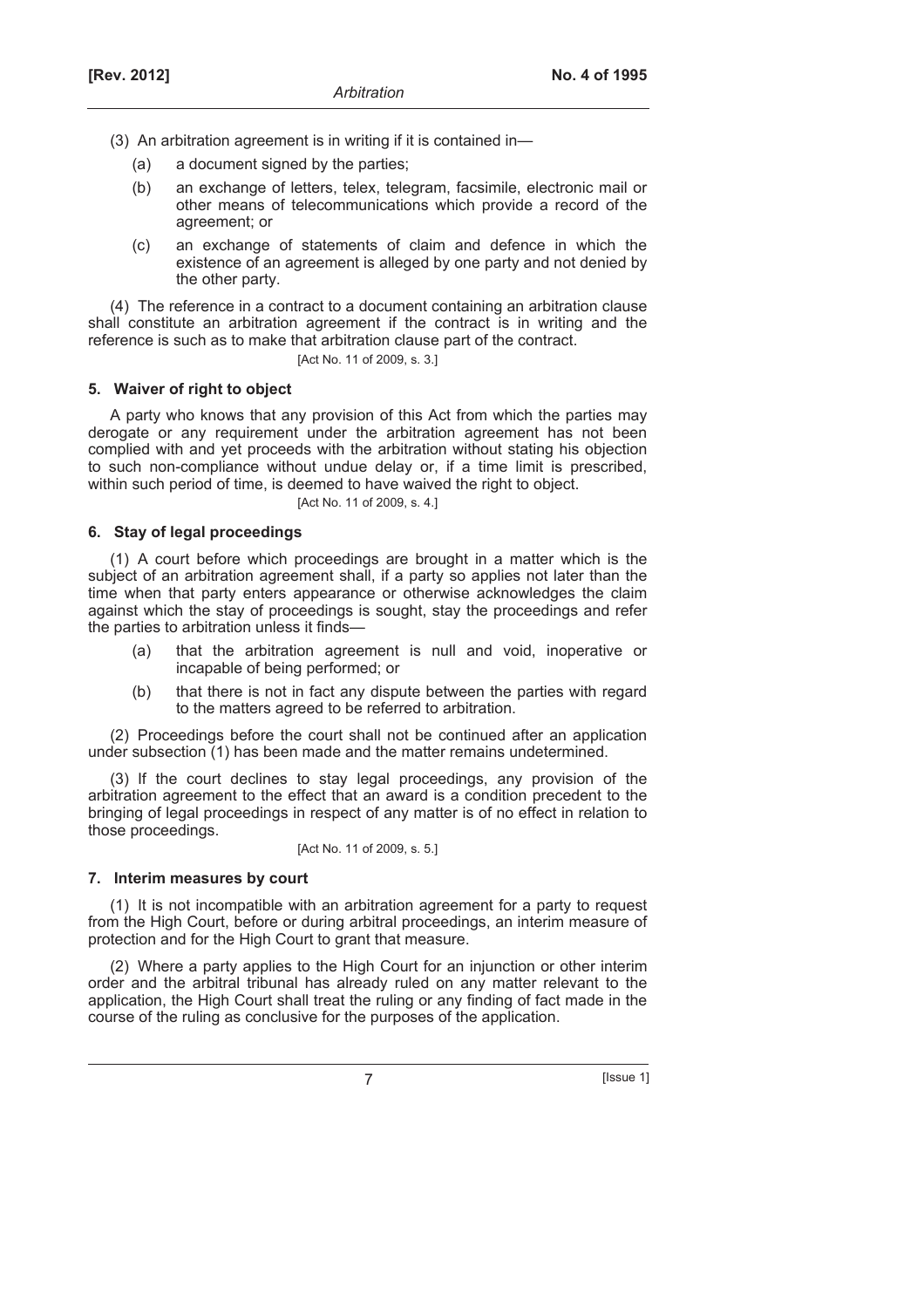#### **8. Death of a party**

(1) An arbitration agreement is not discharged by the death of any party thereto, either as respects the deceased or any other party, but in such event is enforceable by or against the personal representative of the deceased.

(2) The authority of an arbitrator is not revoked by the death of any party by whom he was appointed.

(3) Nothing in this section affects the operation of any law by virtue of which any right of action is extinguished by the death of a person.

#### **9. Receipt of, written communications**

(1) Unless otherwise agreed in writing between the parties any communication made pursuant to or for the purposes of an arbitration agreement—

- (a) being a communication effected by facsimile or electronic mail—
	- (i) is deemed to have been received if it is transmitted to a facsimile number or electronic mailing address, as the case may be, specified by the addressee as his number or address for service; and
	- (ii) is deemed to have been received on the day on which it is so transmitted; or
- (b) in any other case—
	- (i) is deemed to have been received if it is delivered to the addressee personally or if it is delivered at his place of business, habitual residence or mailing address; and
	- (ii) is deemed to have been received on the day on which it was so delivered.

(2) Where, after reasonable inquiry, a place of business or residential address specified by the addressee cannot be found, or where such a place or address, or any mailing address, facsimile number or electronic mailing address so specified appears never to have been, or to be no longer, that of the addressee, a written communication—

- (a) is deemed to have been received if it is sent to the addressee's last known place of business, residential address or mailing address, or last known facsimile number or electronic mailing address, or by any other means that provides a record of the attempt to deliver or transmit the communication; and
- (b) is deemed to have been received on the date specified in that record.

(3) This section does not apply to the service of documents for the purpose of legal proceedings for which provision is made by rules of court.

#### [Act No. 11 of 2009, s. 6.]

# **10. Extent of court intervention**

Except as provided in this Act, no court shall intervene in matters governed by this Act.

#### $[|$  Issue 1 $|$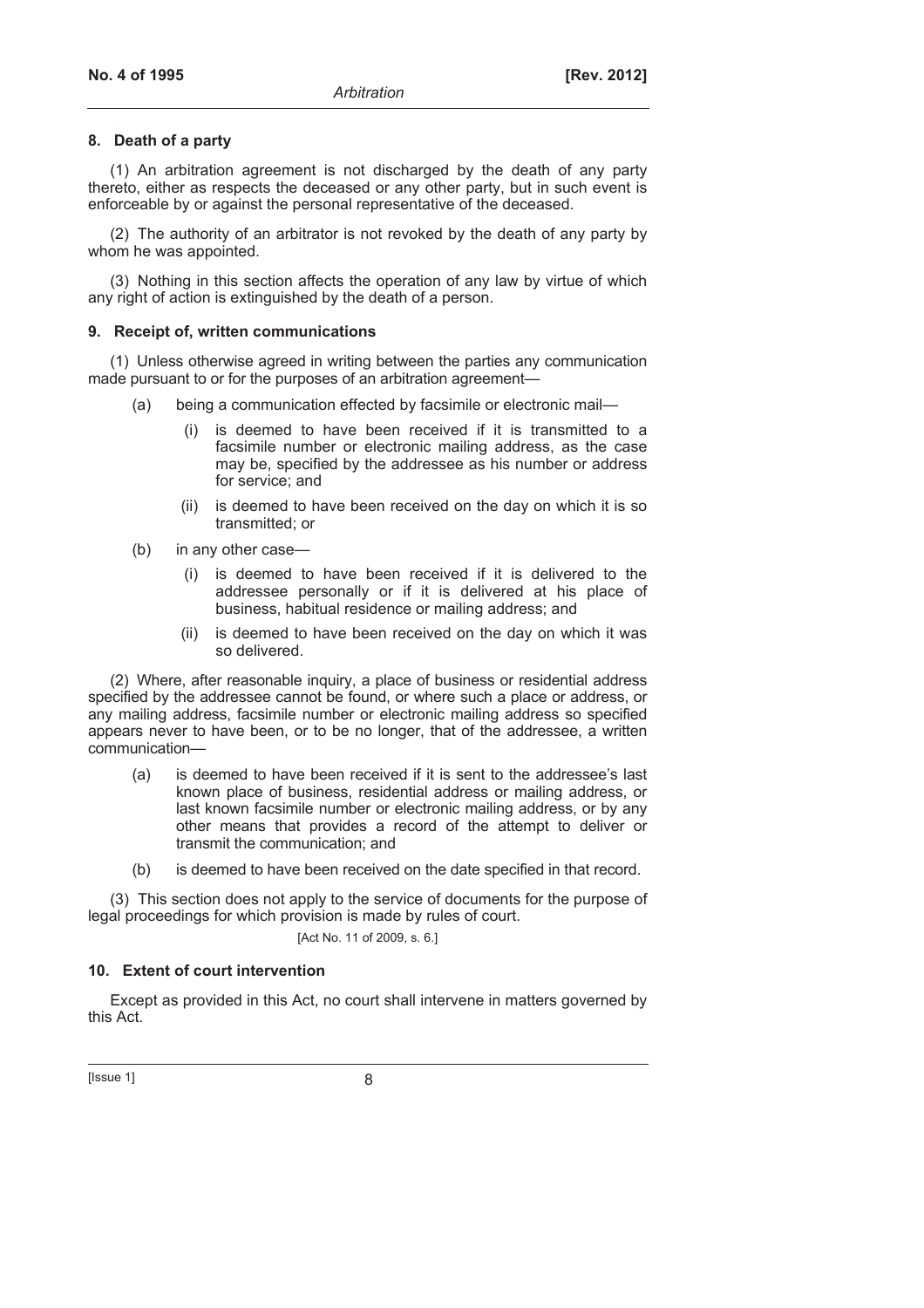# PART III – COMPOSITION AND JURISDICTION OF ARBITRAL TRIBUNAL

# **11. Determination of number of arbitrators**

- (1) The parties are free to determine the number of arbitrators.
- (2) Failing such determination, the number of arbitrators shall be one.

(3) Where an arbitration agreement provides that the reference shall be to two arbitrators, then, unless a contrary intention is expressed in the agreement, the agreement is deemed to include a provision that the two arbitrators shall appoint a third arbitrator immediately after they are themselves appointed.

[Act No. 11 of 2009, s. 7.]

### **12. Appointment of arbitrators**

(1) No person shall be precluded by reason of that person's nationality from acting as an arbitrator, unless otherwise agreed by the parties.

(2) The parties are free to agree on a procedure of appointing the arbitrator or arbitrators and any chairman and failing such agreement—

- (a) in an arbitration with three arbitrators, each party shall appoint one arbitrator and the two arbitrators so appointed shall appoint the arbitrator;
- (b) in an arbitration with two arbitrators, each party shall appoint one arbitrator; and
- (c) in an arbitration with one arbitrator, the parties shall agree on the arbitrator to be appointed.

(3) Unless the parties otherwise agree, where each of two parties to an arbitration agreement is to appoint an arbitrator and one party ("the party in default")—

- (a) has indicated that he is unwilling to do so;
- (b) fails to do so within the time allowed under the arbitration agreement; or
- (c) fails to do so within fourteen days (where the arbitration agreement does not limit the time within which an arbitrator must be appointed by a party),

the other party, having duly appointed an arbitrator, may give notice in writing to the party in default that he proposes to appoint his arbitrator to act as sole arbitrator.

(4) If the party in default does not, within fourteen days after notice under subsection (3) has been given—

- (a) make the required appointment; and
- (b) notify the other party that he has done so,

the other party may appoint his arbitrator as sole arbitrator, and the award of that arbitrator shall be binding on both parties as if he had been so appointed by agreement.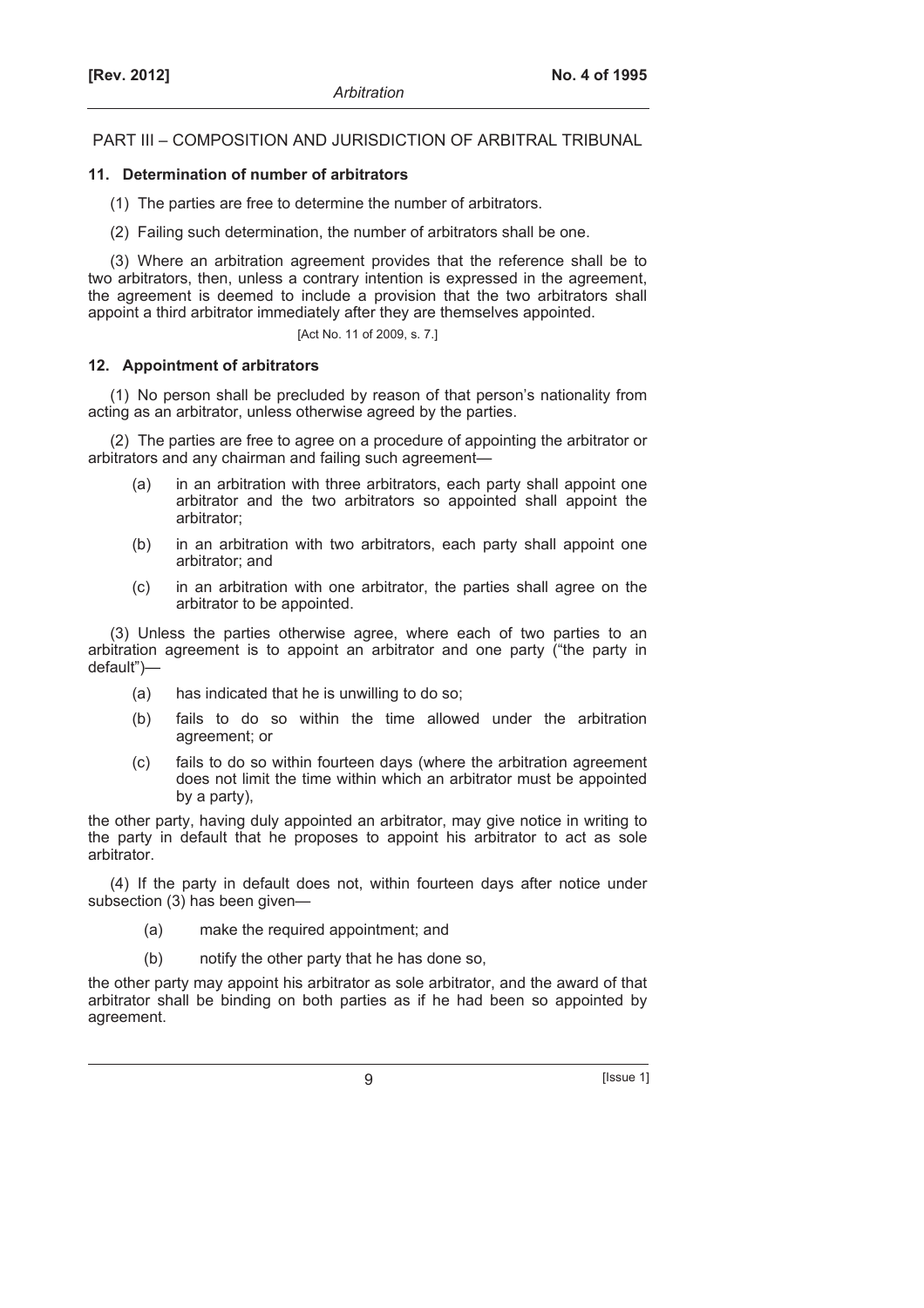(5) Where a sole arbitrator has been appointed under subsection (4), the party in default may, upon notice to the other party, apply to the High Court within fourteen days to have the appointment set aside.

(6) The High Court may grant an application under subsection (5) only if it is satisfied that there was good cause for the failure or refusal of the party in default to appoint his arbitrator in due time.

(7) The High Court, if it grants an application under subsection (5), may, by consent of the parties or on the application of either party, appoint a sole arbitrator.

(8) A decision of the High Court in respect of a matter under this section shall be final and not be subject to appeal.

(9) The High Court in appointing an arbitrator shall have due regard to any qualifications required of an arbitrator by the agreement of the parties and to such considerations as are likely to secure the appointment of an independent and impartial arbitrator and, in the case of a sole or third arbitrator, shall take into account the advisability of appointing an arbitrator of a nationality other than those of the parties.

[Act No. 11 of 2009, s. 8.]

### **13. Grounds for challenge**

(1) When a person is approached in connection with his possible appointment as an arbitrator, he shall disclose any circumstances likely to give rise to justifiable doubts as to his impartiality or independence.

(2) From the time of his appointment and throughout the arbitral proceedings, an arbitrator shall without delay disclose any such circumstances to the parties unless the parties have already been informed of them by him.

(3) An arbitrator may be challenged only if circumstances exist that give rise to justifiable doubts as to his impartiality and independence, or if he does not possess qualifications agreed to by the parties or if he is physically or mentally incapable of conducting the proceedings or there are justifiable doubts as to his capacity to do so.

(4) A party may challenge an arbitrator appointed by him, or in whose appointment that party has participated, only for reasons of which he becomes aware after the appointment.

[Act No. 11 of 2009, s. 9.]

# **14. Challenge procedure**

(1) Subject to subsection (3), the parties are free to agree on a procedure for challenging an arbitrator.

(2) Failing an agreement under subsection (1), a party who intends to challenge an arbitrator shall, within 15 days after becoming aware of the composition of the arbitral tribunal or after becoming aware of any circumstances referred to in section 13(3), send a written statement of the reasons for the challenge to the arbitral tribunal, and unless the arbitrator who is being challenged withdraws from his office or the other party agrees to the challenge, the arbitral tribunal shall decide on the challenge.

 $[|$ ssue 1 $]$  10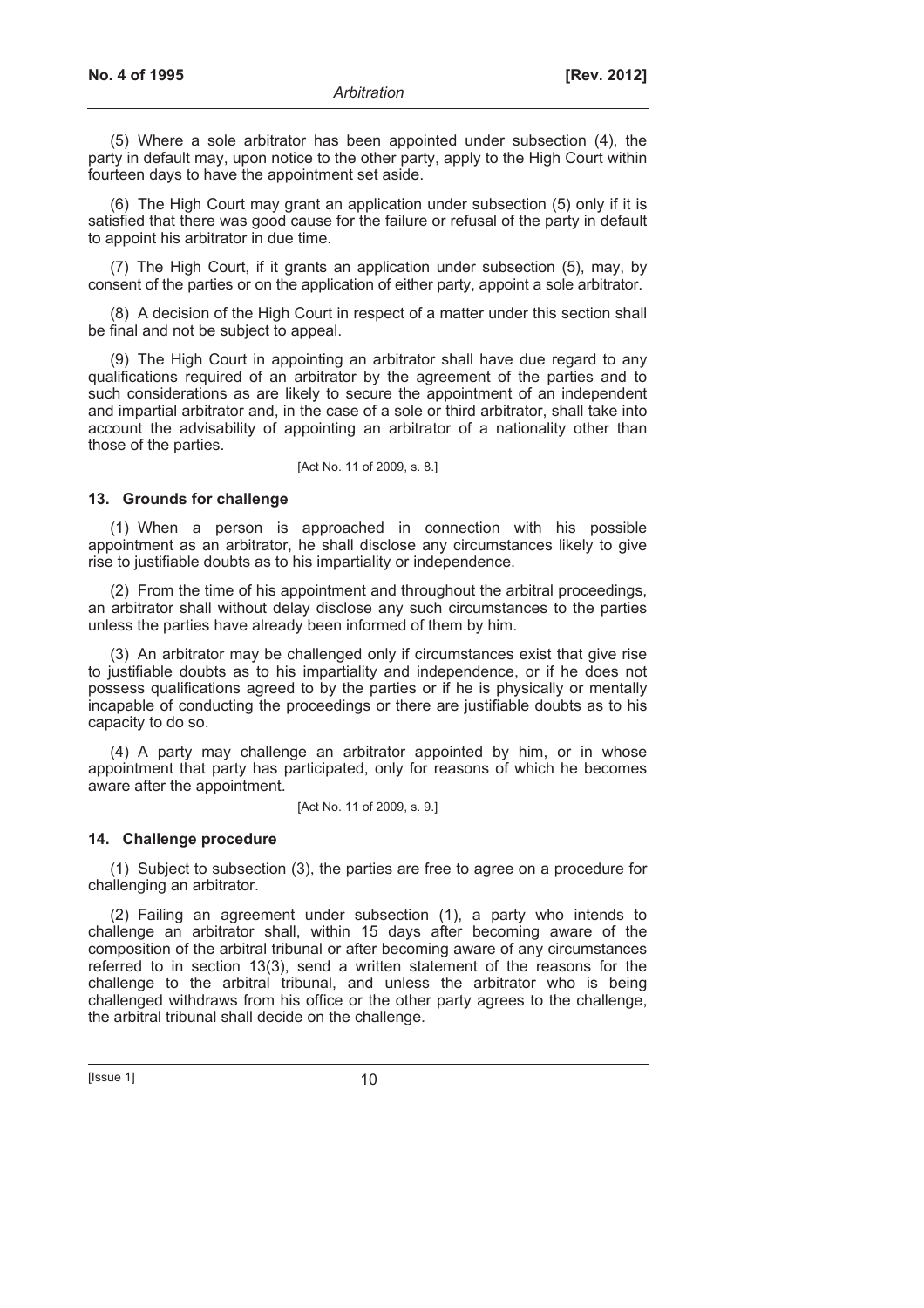(3) If a challenge under agreed procedure or under subsection (2) is unsuccessful, the challenging party may, within 30 days after being notified of the decision to reject the challenge, apply to the High Court to determine the matter.

(4) On an application under subsection (3), the arbitrator who was challenged shall be entitled to appear and be heard before the High Court determines the application.

(5) The High Court may confirm the rejection of the challenge or may uphold the challenge and remove the arbitrator.

(6) The decision of the High Court on such an application shall be final and shall not be subject to appeal.

(7) Where an arbitrator is removed by the High Court under this section, the court may make such order as it thinks fit with respect to his entitlement (if any) to fees or expenses or the repayment of any fees or expenses already paid.

(8) While an application under subsection (3) is pending before the High Court, the parties may commence, continue and conclude arbitral proceedings, but no award in such proceedings shall take effect until the application is decided, and such an award shall be void if the application is successful.

[Act No. 11 of 2009, s. 10.]

# **15. Failure or impossibility to act**

(1) The mandate of an arbitrator shall terminate if—

- (a) he is unable to perform the functions of his office or for any other reason fails to conduct the proceedings properly and with reasonable dispatch; or
- (b) he withdraws from his office; or
- (c) the parties agree in writing to the termination of the mandate.

(2) If there is any dispute concerning any of the grounds referred to in subsection (1)(a), a party may apply to the High Court to decide on the termination of the mandate.

(3) A decision of the High Court under subsection (2) shall be final and shall not be subject to appeal.

(4) Where under this section or section 14(2), an arbitrator withdraws from his office or a party agrees to the termination of the mandate of an arbitrator, that shall not imply acceptance of the validity of any ground referred to in this section or section 16(3).

## [Act No. 11 of 2009, s. 11.]

# **16. Termination of mandate and substitution of arbitrator**

(1) Where the mandate of an arbitrator is terminated under section 14 or 15, a substitute arbitrator shall be appointed in accordance with the procedure that was applicable to the appointment of the arbitrator being replaced.

(2) Unless otherwise agreed by the parties—

 (a) where a sole arbitrator or the Chairman of the arbitral tribunal is replaced, any hearing previously held shall be held afresh; and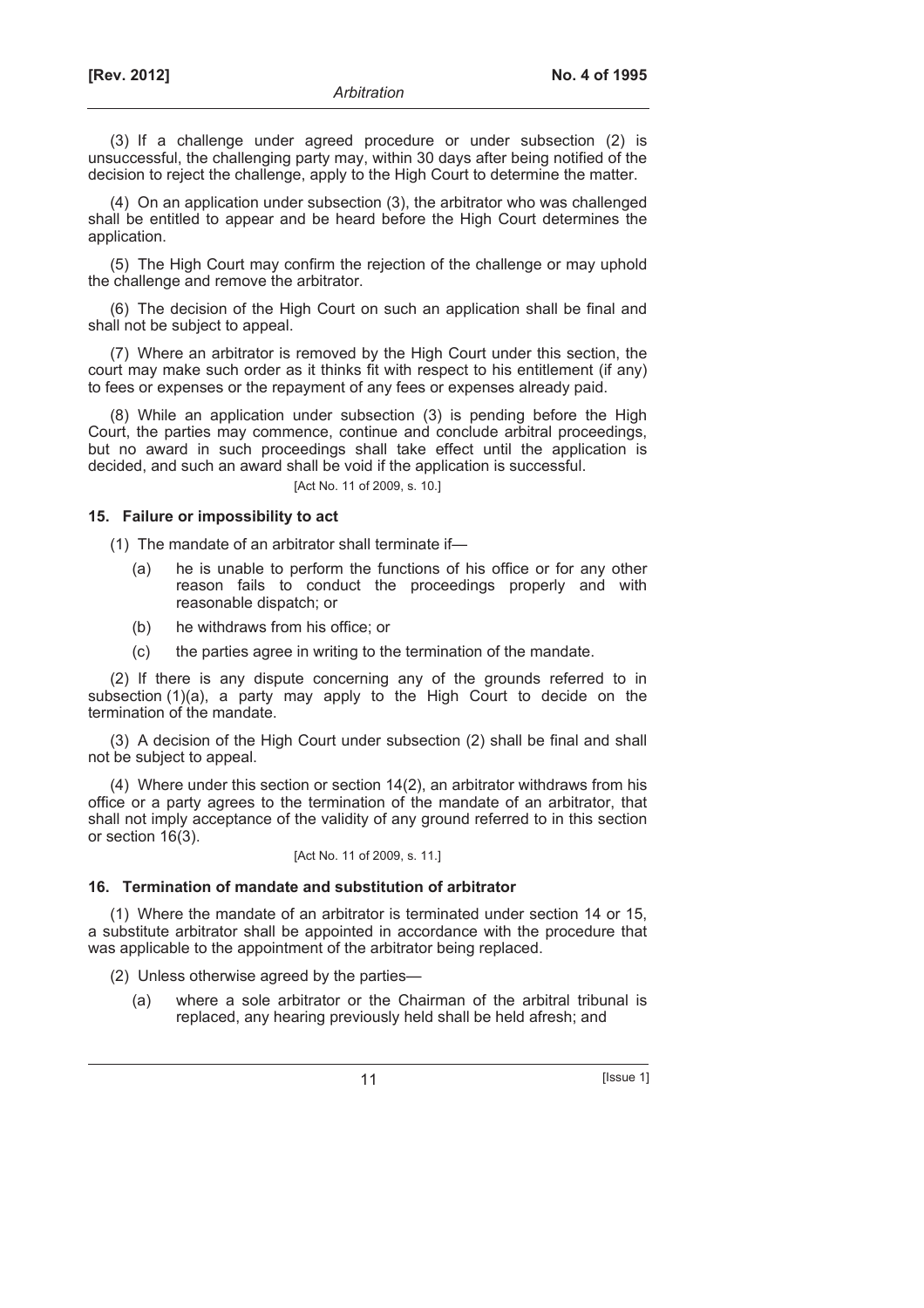(b) where an arbitrator, other than a sole arbitrator or the Chairman of the arbitral tribunal is replaced, any hearings previously held may be held afresh at the discretion of the arbitral tribunal.

(3) Unless otherwise agreed by the parties, an order or ruling of the arbitral tribunal made prior to the replacement of an arbitrator under this section shall not be invalidated solely because there has been a change in the composition of the arbitral tribunal.

(4) The Authority of an arbitrator is personal and ceases on his death.

[Act No. 11 of 2009, s. 12.]

# **16A. Withdrawal of arbitrator**

(1) Unless otherwise agreed by the parties, an arbitrator who withdraws from his office may, if prior notice has been given to the parties, apply to the High Court—

- (a) to grant him relief from any liability thereby incurred by him; and
- (b) to make such order as the court thinks fit with respect to his entitlement (if any) to fees or expenses or the repayment of any fees or expenses already paid.

(2) Where the High Court is satisfied that, in the circumstances, it was reasonable for the arbitrator to resign, it may grant relief on such terms as it may think fit.

(3) The decision of the High Court shall be final and shall not be subject to appeal.

[Act No. 11 of 2009, s. 13.]

# **16B. Immunity of arbitrator**

(1) An arbitrator shall not be liable for anything done or omitted to be done in good faith in the discharge or purported discharge of his functions as an arbitrator.

(2) Subsection (1) shall extend to apply to a servant or agent of an arbitrator in respect of the discharge or purported discharge by such a servant or agent, with due authority and in good faith, of the functions of the arbitrator.

(3) Nothing in this section affects any liability incurred by an arbitrator by reason of his resignation or withdrawal.

[Act No. 11 of 2009, s. 13.]

# **17. Competence of arbitral tribunal to rule on its jurisdiction**

(1) The arbitral tribunal may rule on its own jurisdiction, including ruling on any objections with respect to the existence or validity of the arbitration agreement, and for that purpose—

- (a) an arbitration clause which forms part of a contract shall be treated as an agreement independent of the other terms of the contract; and
- (b) a decision by the arbitral tribunal that the contract is null and void shall not itself invalidate the arbitration clause.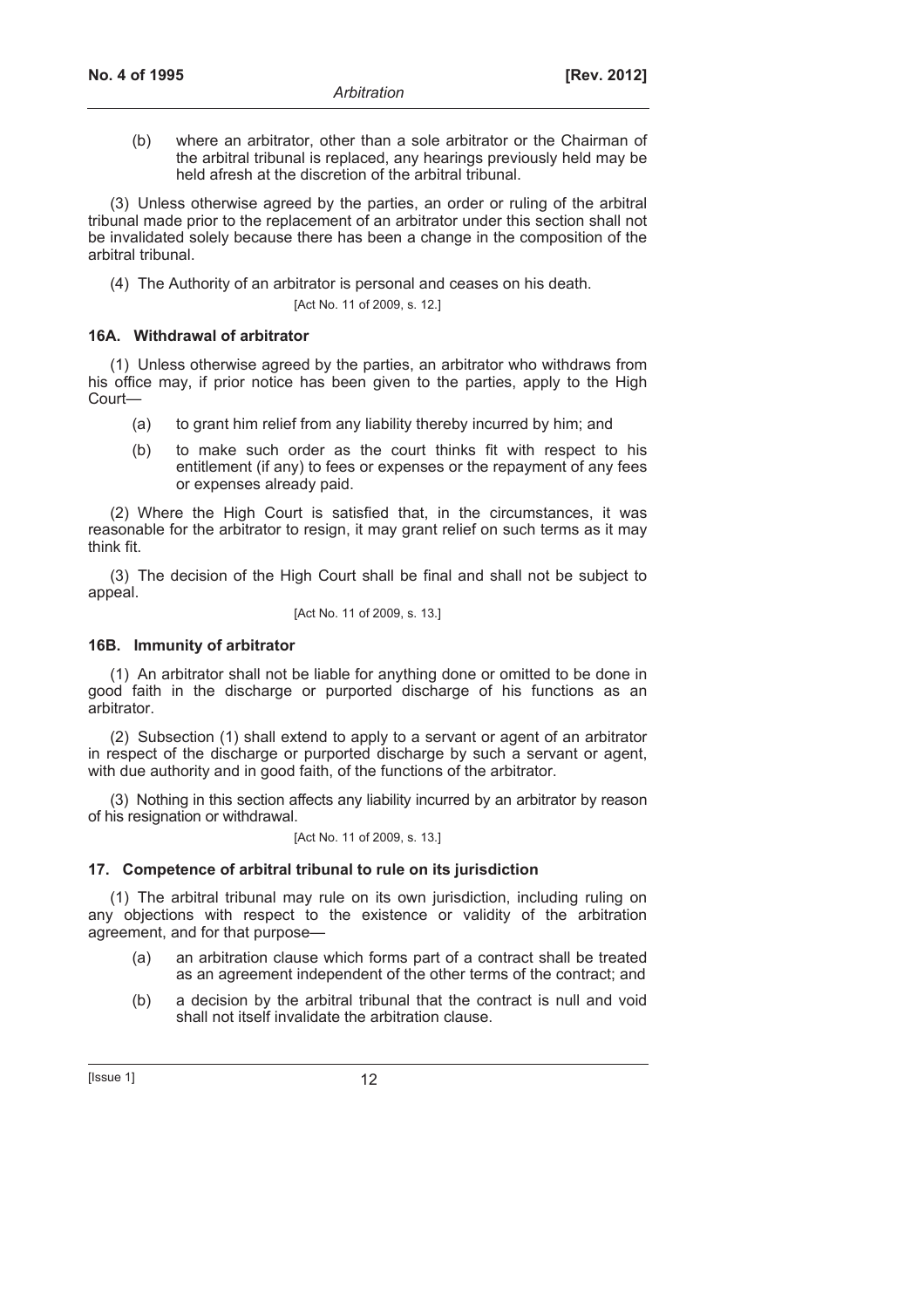(2) A plea that the arbitral tribunal does not have jurisdiction shall be raised not later than the submission of the statement of defence, however, a party is not precluded from raising such a plea because he has appointed, or participated in the appointment of, an arbitrator.

(3) A plea that the arbitral tribunal is exceeding the scope of its authority shall be raised as soon as the matter alleged to be beyond the scope of its authority is raised during the arbitral proceedings.

(4) The arbitral tribunal may, in either of the cases referred to in subsection (2) or (3) admit a later plea if it considers the delay justified.

(5) The arbitral tribunal may rule on a plea referred to in subsections (2) and (3) either as a preliminary question or in an arbitration award on the merits.

(6) Where the arbitral tribunal rules as a preliminary question that it has jurisdiction, any party aggrieved by such ruling may apply to the High Court, within 30 days after having received notice of that ruling, to decide the matter.

(7) The decision of the High Court shall be final and shall not be subject to appeal.

(8) While an application under subsection (6) is pending before the High Court the parties may commence, continue and conclude arbitral proceedings, but no award in such proceedings shall take effect until the application is decided and such award shall be void if the application is successful.

[Act No. 11 of 2009, s14.]

# **18. Power of arbitral tribunal**

(1) Unless the parties otherwise agree, an arbitral tribunal may, on the application of a party—

- (a) order any party to take such interim measure of protection as the arbitral tribunal may consider necessary in respect of the subjectmatter of the dispute, with or without an ancillary order requiring the provision of appropriate security in connection with such a measure; or
- (b) order any party to provide security in respect of any claim or any amount in dispute; or
- (c) order a claimant to provide security for costs.

(2) The arbitral tribunal or a party with the approval of the arbitral tribunal, may seek assistance from the High Court in the exercise of any power conferred on the arbitral tribunal under subsection (1).

(3) If a request is made under subsection (2) the High Court shall have, for the purposes of the arbitral proceedings, the same power to make an order for the doing of anything which the arbitral tribunal is empowered to order under subsection (1) as it would have in civil proceedings before that Court, but the arbitral proceedings shall continue notwithstanding that a request has been made and is being considered by the High Court.

[Act No. 11 of 2009, s. 15.]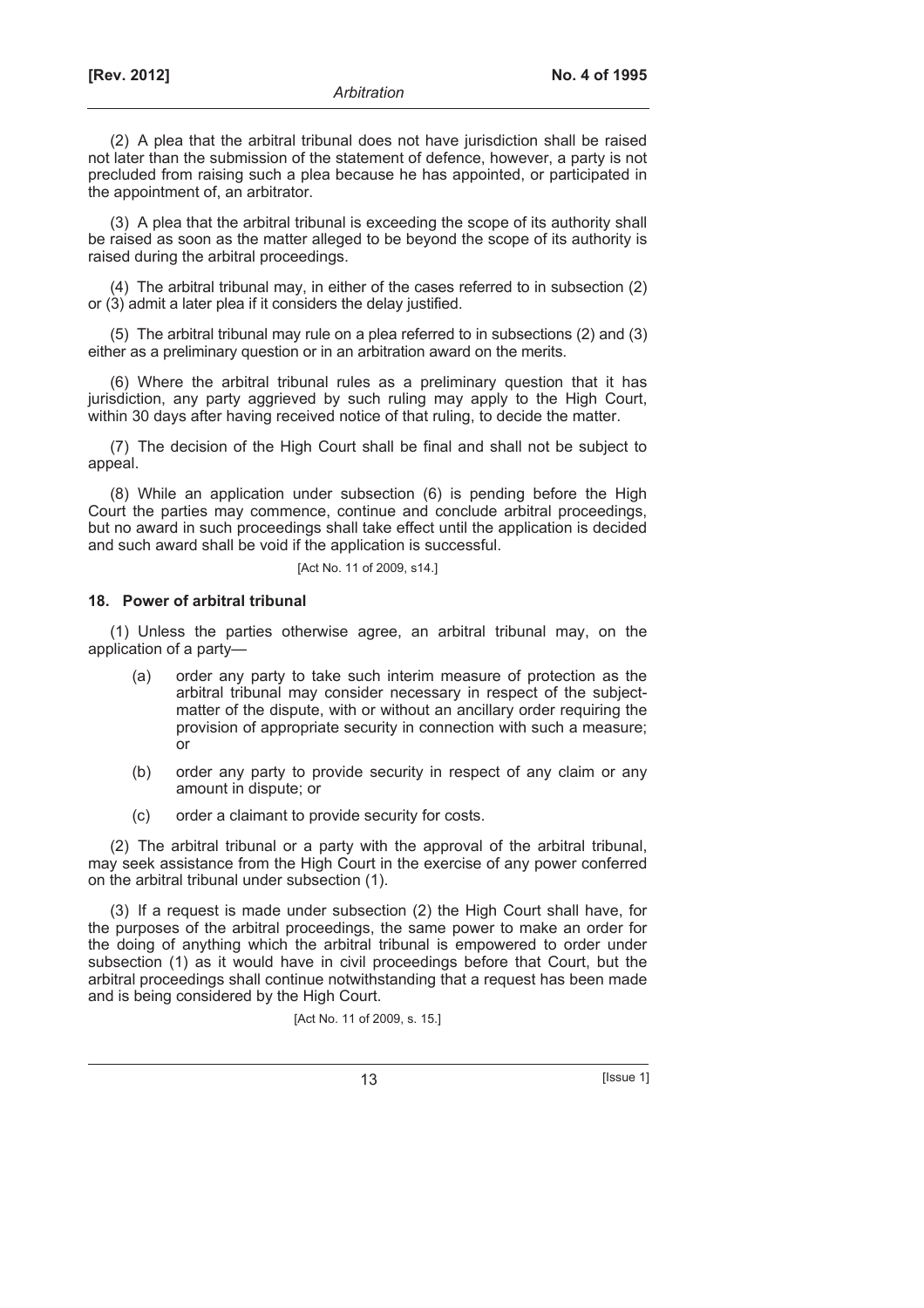#### PART IV – CONDUCT OF ARBITRAL PROCEEDINGS

#### **19. Equal treatment of parties**

The parties shall be treated with equality and each party shall subject to section 20, be given a fair and reasonable opportunity to present his case.

[Act No. 11 of 2009, s. 16.]

#### **19A. General duty of parties**

The parties to arbitration shall do all things necessary for the proper and expeditious conduct of the arbitral proceedings.

[Act No. 11 of 2009, s. 17.]

#### **20. Determination of rules of procedure**

(1) Subject to the provisions of this Act, the parties are free to agree on the procedure to be followed by the arbitral tribunal in the conduct of the proceedings.

(2) Failing an agreement under subsection (1), the arbitral tribunal may conduct the arbitration in the manner it considers appropriate, having regard to the desirability of avoiding unnecessary delay or expense while at the same time affording the parties a fair and reasonable opportunity to present their cases.

(3) The power of the arbitral tribunal under subsection (2) includes the power to determine the admissibility, relevance, materiality and weight of any evidence and to determine at what point an argument or submission in respect of any matter has been fairly and adequately put or made.

(4) Every witness giving evidence and every person appearing before an arbitral tribunal shall have at least the same privileges and immunities as witnesses and advocates in proceedings before a court.

(5) The tribunal may direct that a party or witness shall be examined on oath or affirmation and may for that purpose administer or take the necessary oath or affirmation.

[Act No. 11 of 2009, s. 18.]

#### **21. Place of arbitration**

(1) The parties are free to agree on the juridicial seat of arbitration and the location of any hearing or meeting.

(2) Failing an agreement under subsection (1), the place of arbitration shall be determined by the arbitral tribunal having regard to the circumstances of the case and convenience of the parties.

(3) Notwithstanding subsection (1) the arbitral tribunal may, unless otherwise agreed by the parties, meet at any location it considers appropriate for consultation among its members, for hearing witnesses, experts or the parties, or for the inspection of documents, goods or other property.

[Act No. 11 of 2009, s. 19.]

 $[|$ Ssue 1 $|$  14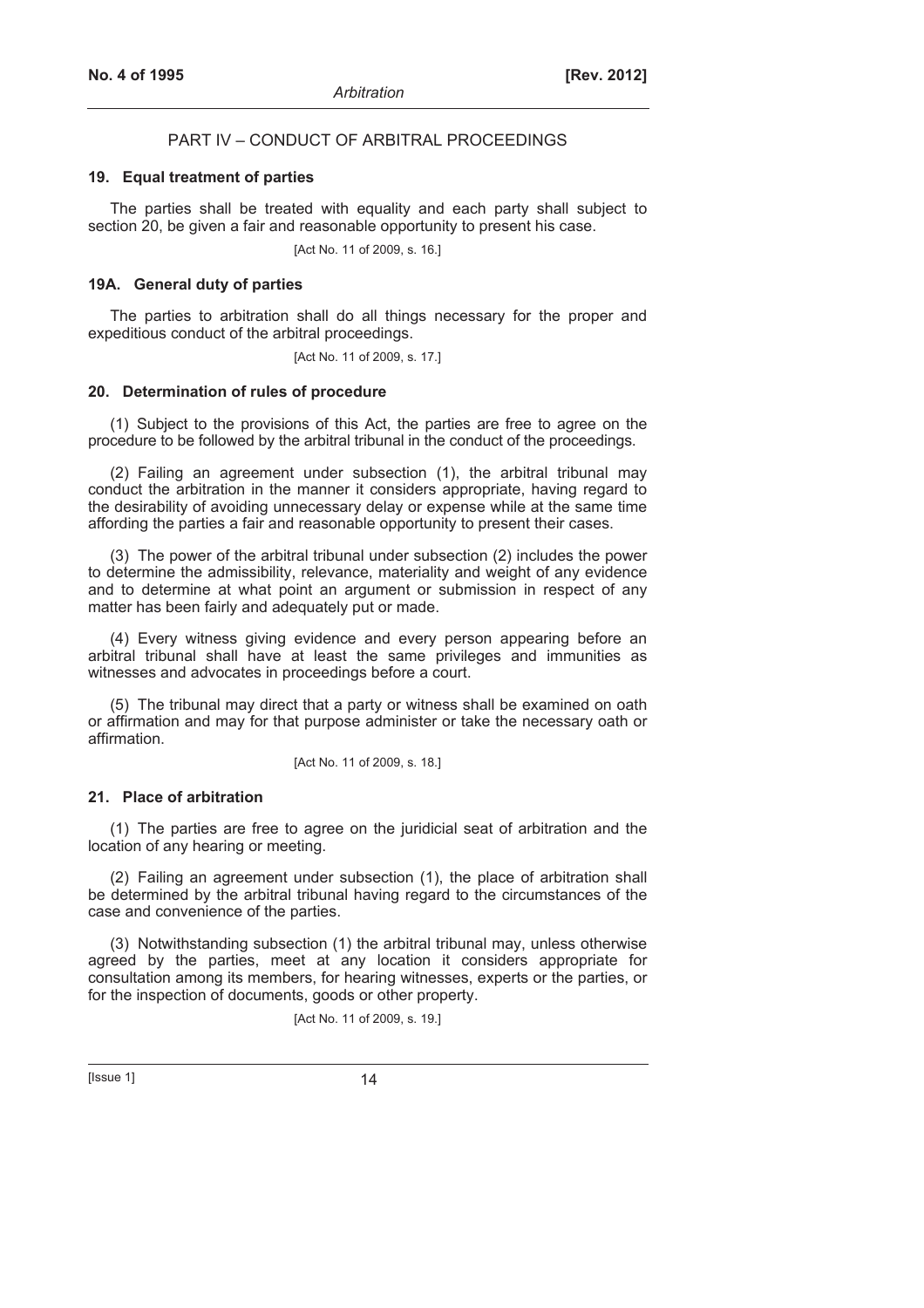# **22. Commencement of arbitral proceedings**

Unless the parties otherwise agree, the arbitral proceedings in respect of a particular dispute shall commence on the date on which a request for the dispute to be referred to arbitration is received by the respondent.

# **23. Language**

(1) The parties are free to agree upon the language or languages to be used in the arbitral proceedings.

(2) Failing an agreement under subsection (1), the arbitral tribunal shall determine the language or languages to be used in the arbitral proceedings.

(3) The agreement or determination under subsection (1) or (2) shall, unless otherwise specified, apply to any written statement by a party, any hearing and any arbitral award, decision or other communication by the arbitral tribunal.

(4) The arbitral tribunal may order that any documentary evidence shall be accompanied by a translation into the language or languages agreed upon by the parties or determined by the arbitral tribunal.

# **24. Statement of claim and defence**

(1) Within the period of time agreed upon by the parties or determined by the arbitral tribunal, the claimant shall state the facts supporting his claim, the points at issue and the relief or remedy sought, and the respondent shall state his defence in respect of these particulars, unless the parties have otherwise agreed as to the required particulars of such statements.

(2) The parties may submit with their statements all documents they consider to be relevant or may add a reference to the documents or other evidence they will submit.

(3) Except as otherwise agreed by the parties, either party may amend or supplement his claim or defence during the course of the arbitral proceedings, unless the arbitral tribunal considers it inappropriate to allow the amendment or supplement having regard to the delay in making it.

# **25. Hearing and written representations**

(1) Subject to any agreement to the contrary by the hearing parties, the arbitral tribunal shall decide whether to hold oral hearing for the presentation of evidence or for oral argument, or whether the proceedings shall be conducted on the basis of documents and other materials furnished under section 24.

(2) Unless the parties have agreed that no hearings shall be held, the arbitral tribunal shall hold oral hearings at an appropriate stage of the proceedings, if so required by a party.

(3) The parties shall be given sufficient advance notice of any hearing and of any meeting of the arbitral tribunal for the purpose of inspection of documents, goods or other property

(4) All statements, documents or other information furnished to, or applications made to, the arbitral tribunal by one party shall be communicated to the other party, and any expert report or evidential document on which the arbitral tribunal may rely in making its decisions shall be communicated to the parties.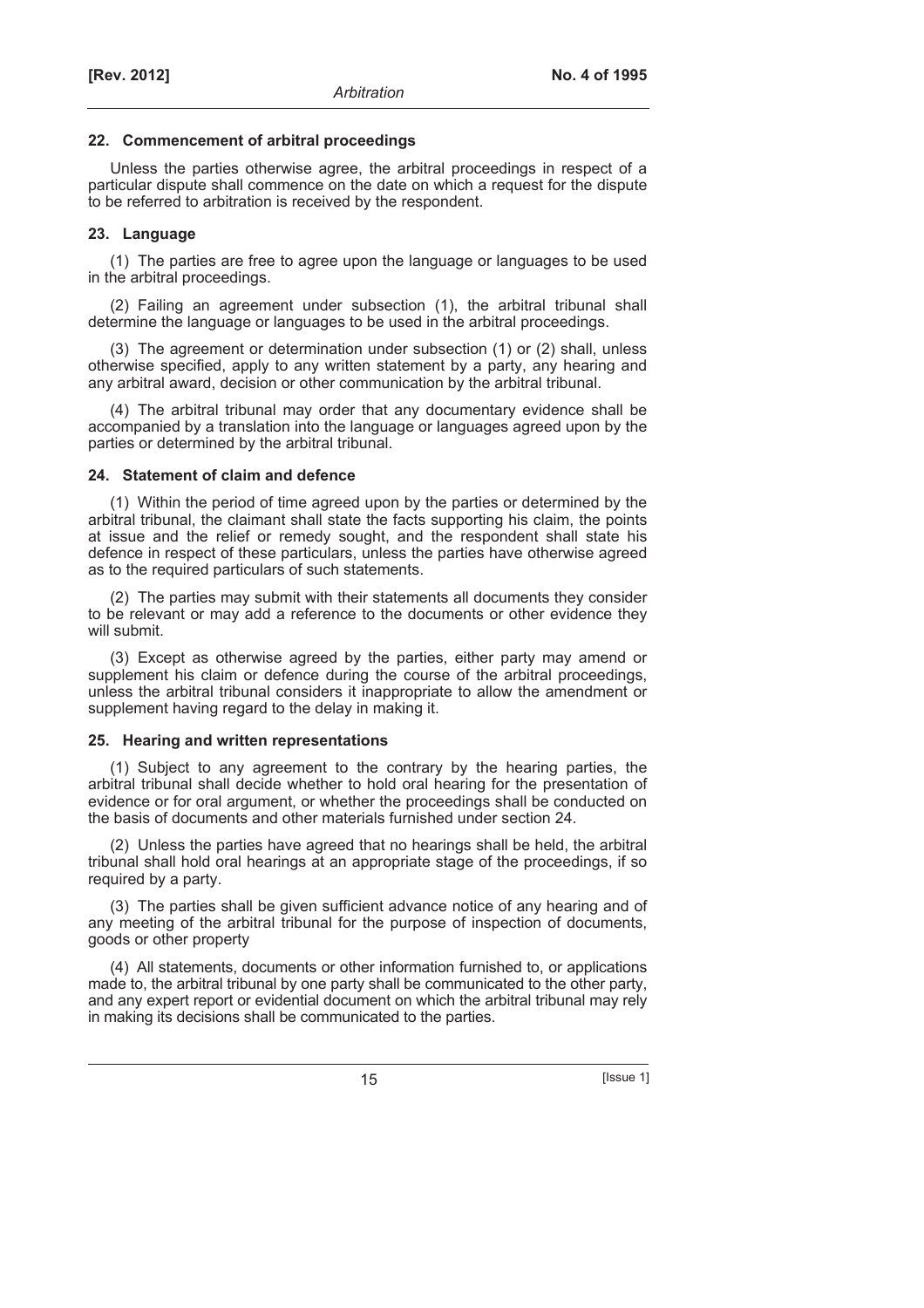(5) At any hearing or meeting of the arbitral tribunal of which notice is required to be given under subsection (3), or in any proceedings conducted on the basis of documents or other materials, the parties may appear or act in person or may be represented by any other person of their choice.

# **26. Default of a party**

Unless otherwise agreed by the parties, if, without showing sufficient cause—

- (a) the claimant fails to communicate his statement of claim in accordance with section 24(1), the arbitral tribunal shall terminate the arbitral proceedings;
- (b) the respondent fails to communicate his statement of defence in accordance with section 24(1), the arbitral tribunal shall continue the proceedings without treating such failure in itself as an admission of the claimant's allegations;
- (c) a party which fails to appear at a hearing or to produce documentary evidence, the arbitral tribunal may continue the proceedings and make the award on the evidence before it;
- (d) the claimant fails to prosecute his claim, the arbitral tribunal may make an award dismissing the claim or give directions, with or without conditions, for the speedy determination of the claim;
- (e) a party fails to comply with any order or direction of the tribunal, the tribunal may make a peremptory order to the same effect, prescribing a time for compliance with the order;
- (f) a party fails to comply with a peremptory order of the tribunal to provide security for costs, the tribunal may make an award dismissing his claim;
- (g) a party fails to comply with any other peremptory order, the tribunal may—
	- (i) direct that the party in default shall not be entitled to rely on any allegation or material that was the subject-matter of the order;
	- (ii) draw such adverse inferences from the noncompliance as the circumstances justify;
	- (iii) proceed to an award on the basis of such materials as have been properly provided to it;
	- (iv) make such order as it thinks fit as to the payment of costs of the arbitration incurred as a result of the noncompliance. [Act No. 11 of 2009, s. 20.]

# **27. Experts**

- (1) Unless otherwise agreed by the parties, the arbitral tribunal may—
	- (a) appoint one or more experts to report to it on specific issues to be determined by the arbitral tribunal; and
	- (b) require a party to give the expert any relevant information or to produce or provide access to, any relevant documents, goods or other property for inspection.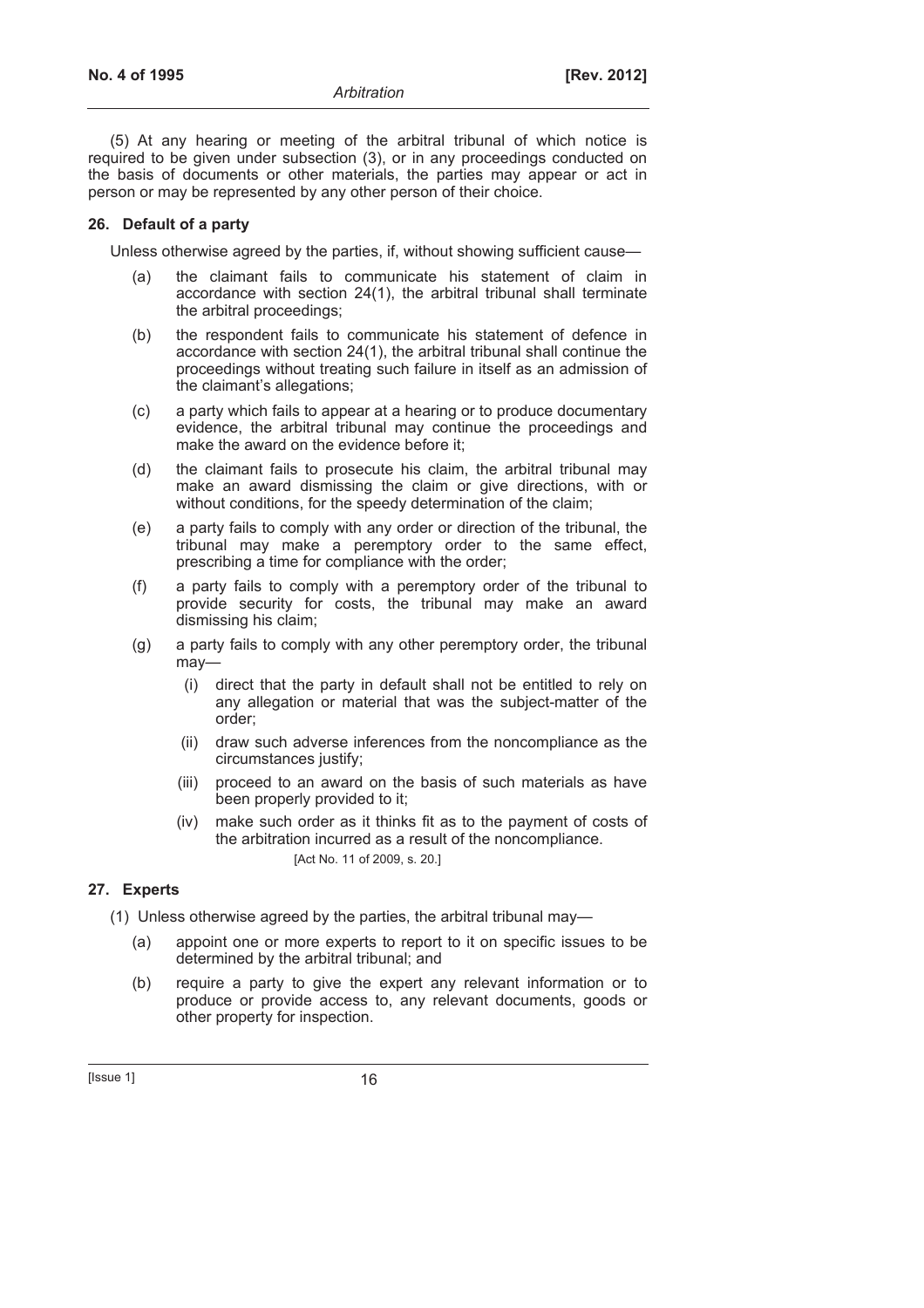(2) Unless otherwise agreed by the parties, if a party requests or if the arbitral tribunal considers it necessary, the expert shall, after delivery of his written or oral report, participate in an oral hearing where the parties shall have the opportunity to put questions to him and to present expert witnesses in order to testify on the points at issue.

(3) Unless otherwise agreed by the parties, the expert shall, upon the request of a party, make available to that party for examination all documents, goods or other property in the expert's possession which were provided to him in order to prepare his report.

[Act No. 11 of 2009, s. 21..]

# **28. Court assistance in taking evidence**

The arbitral tribunal, or a party with the approval of the arbitral tribunal, may request from the High Court assistance in taking evidence, and the High Court may execute the request within its competence and according to its rules on taking evidence.

## PART V – ARBITRAL AWARD AND TERMINATION OF ARBITRAL PROCEEDINGS

# **29. Rules applicable to substance of dispute**

(1) The arbitral tribunal shall decide the dispute in accordance with the rules of law chosen by the parties as applicable to the substance of the dispute.

(2) The choice of the law or legal system of any designated state shall be construed, unless otherwise agreed by the parties, as directly referring to the substantive law of that state and not to its conflict of laws rules.

(3) Failing a choice of the law under subsection (1) by the parties, the arbitral tribunal shall apply the rules of law it considers to be appropriate given all the circumstances of the dispute.

(4) The arbitral tribunal shall decide on the substance of the dispute according to considerations of justice and fairness without being bound by the rules of law, only if the parties have expressly authorized it to do so.

(5) In all cases, the arbitral tribunal shall decide in accordance with the terms of the particular contract and shall take into account the usages of the trade applicable to the particular transaction.

# **30. Decision making by panel of arbitrators**

(1) Unless otherwise agreed by the parties, in arbitral proceedings with more than one arbitrator, any decision of the arbitral tribunal shall be made by a majority of all its members.

(2) Notwithstanding subsection (1), if authorized by the parties or all the members of the arbitral tribunal, questions of procedure may be decided by the Chairman.

[Act No. 11 of 2009, s. 22.]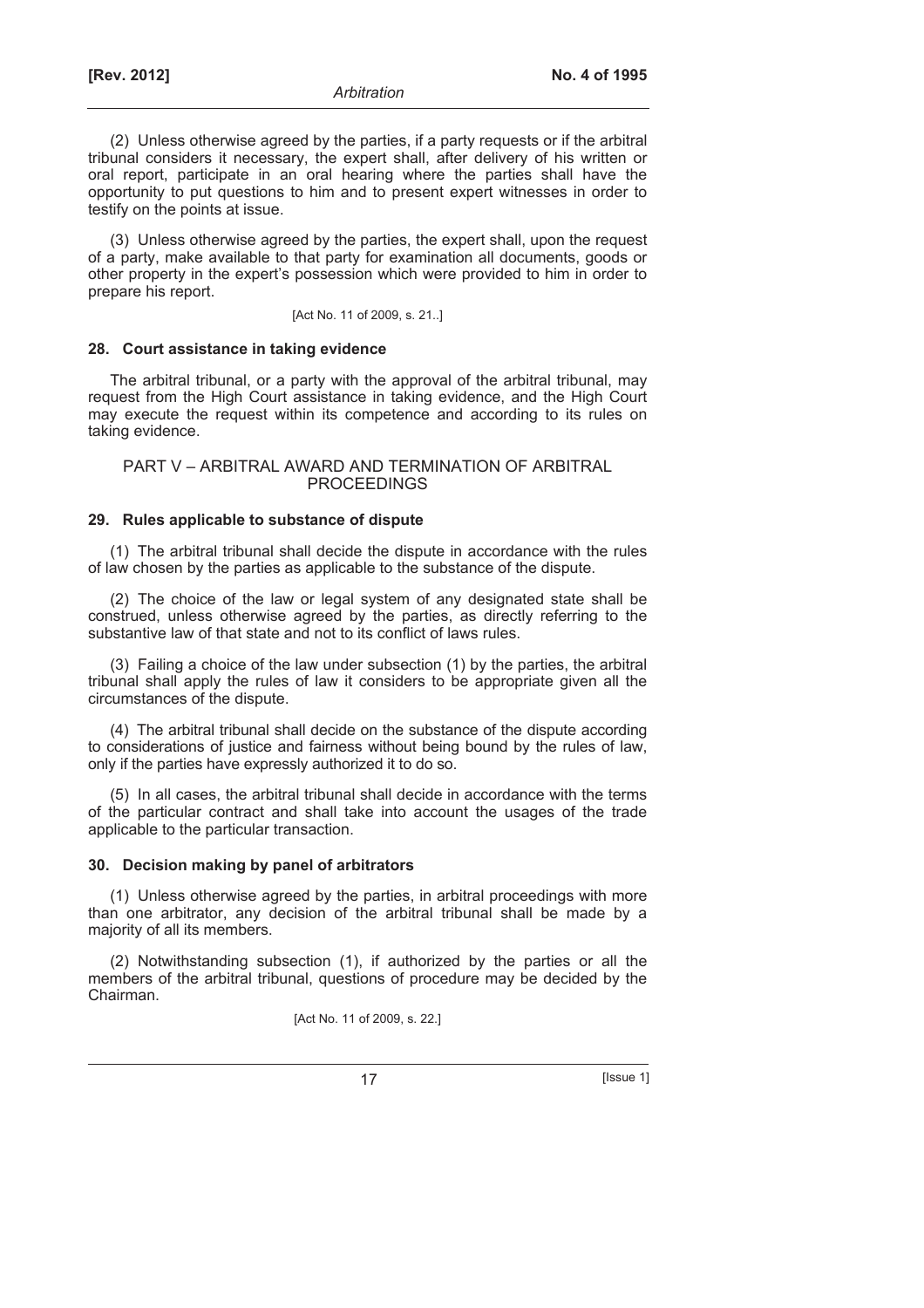#### **31. Settlement**

(1) If during arbitral proceedings, the parties settle the dispute, the arbitral tribunal shall terminate the proceedings and, if requested by the parties and not objected to by the arbitral tribunal, record the settlement in the form of an arbitral award on agreed terms.

(2) An arbitral award on agreed terms shall be made in accordance with section 32 and shall state that it is an arbitral award.

(3) An arbitral award on agreed terms has the same status and effect as any other arbitral award on the substance of the dispute.

#### **32. Form and contents of arbitral award**

(1) An arbitral award shall be made in writing and shall be signed by the arbitrator or the arbitrators.

(2) For the purposes of subsection (1), in arbitral proceedings with more than one arbitrator, the signatures of the majority of all the arbitrators shall be sufficient so long as the reasons for any omitted signature are stated.

(3) The arbitral award shall state the reasons upon which it is based, unless—

(a) the parties have agreed that no reasons are to be given; or

(b) the award is an arbitral award on agreed terms under section 31.

(4) The arbitral award shall state the date of the award and the juridical seat of arbitration as determined in accordance with section 21(1), and the award shall be deemed to have been made at that juridical seat.

(5) Subject to section 32B after the arbitral award is made, a signed copy shall be delivered to each party.

(6) An arbitral tribunal may, at any time, make a partial award by which some, but not all, of the issues between the parties are determined, and the provisions of this Act applying to awards of an arbitral tribunal shall, except in so far as a contrary intention appears, apply in respect of such partial award.

[Act No. 11 of 2009, s. 23.]

# **32A. Effect of award**

Except as otherwise agreed by the parties, an arbitral award is final and binding upon the parties to it, and no recourse is available against the award otherwise than in the manner provided by this Act.

[Act No. 11 of 2009, s. 24.]

#### **32B. Costs and expenses**

(1) Unless otherwise agreed by the parties, the costs and expenses of an arbitration, being the legal and other expenses of the parties, the fees and expenses of the arbitral tribunal and any other expenses related to the arbitration, shall be as determined and apportioned by the arbitral tribunal in its award under this section, or any additional award under section 34(5).

 $[|$ ssue 1 $]$  18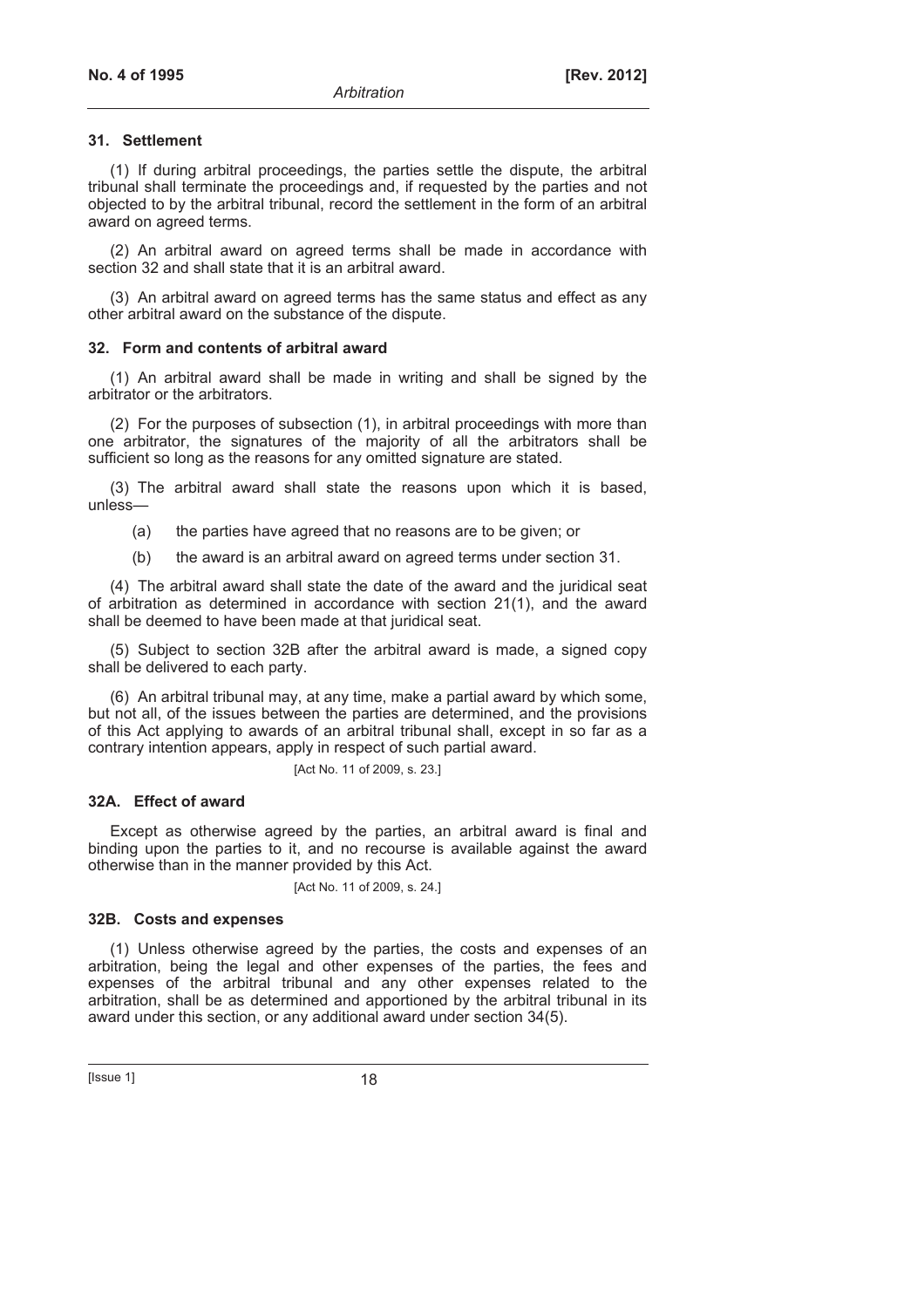(2) Unless otherwise agreed by the parties, in the absence of an award or additional award determining and apportioning the costs and expenses of the arbitration, each party shall be responsible for the legal and other expenses of that party and for an equal share of the fees and expenses of the arbitral tribunal and any other expenses relating to the arbitration.

(3) The arbitral tribunal may withhold the delivery of an award to the parties until full payment of the fees and expenses of the arbitral tribunal is received.

(4) If the arbitral tribunal has, under subsection (3), withheld the delivery of an award, a party to the arbitration may, upon notice to the other party and to the arbitral tribunal, and after payment into court of the fees and expenses demanded by the arbitral tribunal, apply to the High Court for an order directing the manner in which the fees and expenses properly payable to the arbitral tribunal shall be determined.

(5) The fees and expenses found to be properly payable pursuant to such an order shall be paid out of the moneys paid into court and the balance of those moneys. if any, shall be refunded to the applicant.

(6) The decision of the High Court on an application under subsection (4) shall be final and not subject to appeal.

(7) The provisions of subsections (3) to (6) have effect notwithstanding any agreement to the contrary made between the parties.

[Act No. 11 of 2009, s. 24.]

### **32C. Interest**

Unless otherwise agreed by the parties, to the extent that the rules of law applicable to the substance of the dispute permit, an arbitral award may include provision for the payment of simple or compound interest calculated from such date, at such rate and with such rests as may be specified in the award.

[Act No. 11 of 2009, s. 24.]

# **33. Termination of arbitral proceedings**

(1) The arbitral proceedings shall be terminated by the final arbitral award or by an order of the arbitral tribunal under subsection (2).

(2) The arbitral tribunal shall issue an order for the termination of the arbitral proceedings where—

- (a) the claimant withdraws his claim, unless the respondent objects to the order and the arbitral tribunal recognises a legitimate interest on his part in obtaining a final settlement of the dispute;
- (b) the parties agree on the termination of the arbitral proceedings; or
- (c) the arbitral tribunal finds that the continuation of the proceedings has for any other reason become unnecessary or impossible.

(3) Subject to sections 34 and 35, the mandate of the arbitral tribunal shall terminate upon the termination of the arbitral proceedings.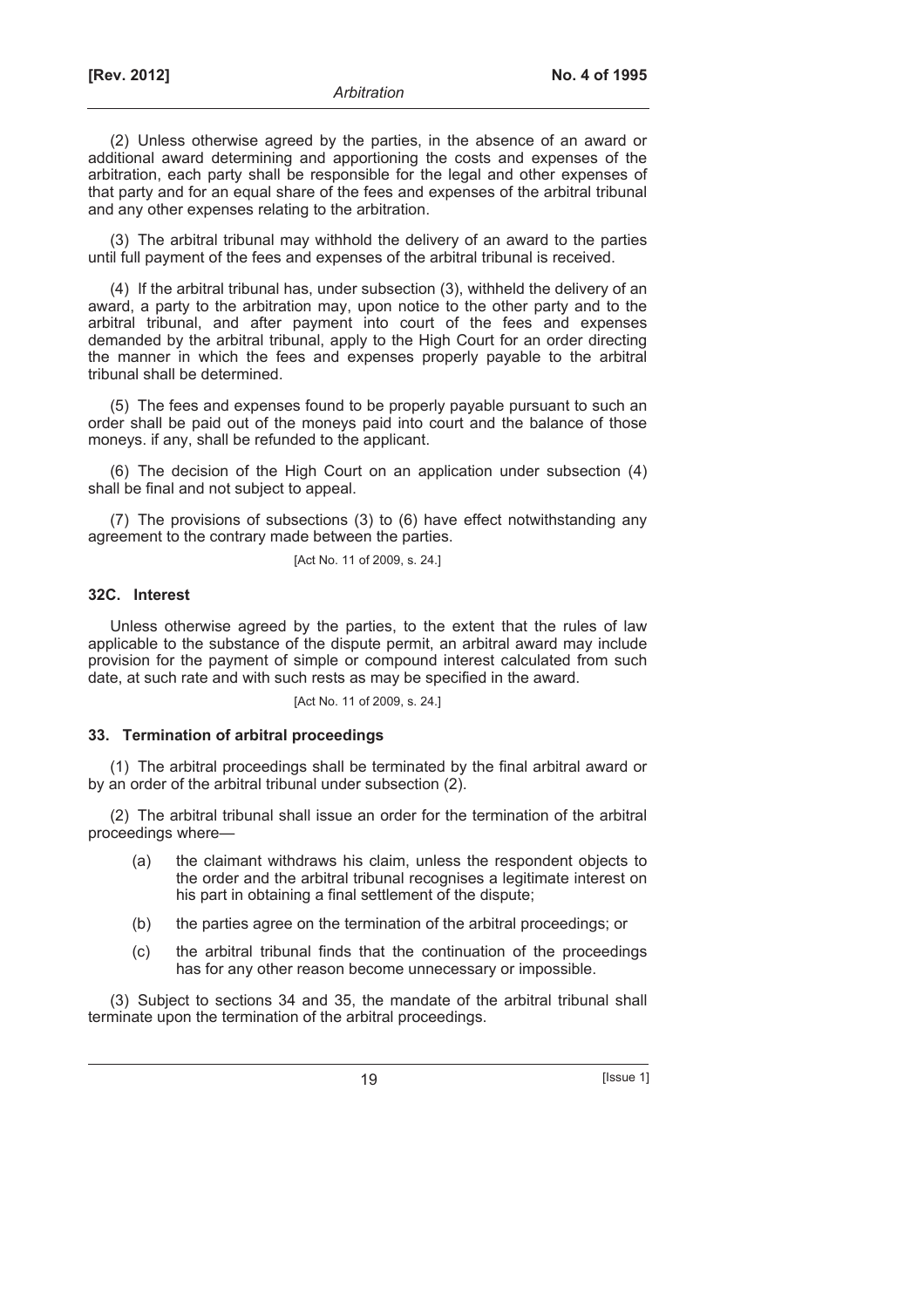# **34. Correction and interpretation of arbitral award; additional award**

(1) Within 30 days after receipt of the arbitral award, unless a different period of time has been agreed upon by the parties-

- (a) a party may, upon notice in writing to the other party, request the arbitral tribunal to correct in the arbitral award any computation errors, any clerical or typographical errors or any other errors of a similar nature; and
- (b) a party may, upon notice in writing to the other party, request the arbitral tribunal to clarify or remove any ambiguity concerning specific point or part of the arbitral award.

(2) If the tribunal considers a request made under subsection (1) to be justified it shall, after giving the other party 14 days to comment, make the correction or furnish the clarification within 30 days whether the comments have been received or not, and the correction or clarification shall be deemed to be part of the award.

(3) The arbitral tribunal may correct any error of the type referred to in subsection (1)(a) on its own initiative within 30 days after the date of the arbitral award.

(4) Unless otherwise agreed by the parties, a party may upon notice in writing to the other party, within 30 days after receipt of the arbitral award, request the arbitral tribunal to make an additional arbitral award as to claims presented in the arbitral proceedings but omitted from the arbitral award.

(5) If the arbitral tribunal considers the request made under subsection (4) to be justified, it shall make the additional arbitral award within 60 days.

(6) The arbitral tribunal may extend, if necessary, the period of time within which it shall make a correction, give an interpretation or make an additional arbitral award under subsection (2) or (5).

(7) Section 32 shall apply to a correction or an interpretation of the arbitral award or to an additional arbitral award made under this section.

[Act No. 11 of 2009, s. 25.]

PART VI – RECOURSE TO HIGH COURT AGAINST ARBITRAL AWARD

# **35. Application for setting aside arbitral award**

(1) Recourse to the High Court against an arbitral award may be made only by an application for setting aside the award under subsections (2) and (3).

(2) An arbitral award may be set aside by the High Court only if—

- (a) the party making the application furnishes proof—
	- (i) that a party to the arbitration agreement was under some incapacity; or
	- (ii) the arbitration agreement is not valid under the law to which the parties have subjected it or, failing any indication of that law, the laws of Kenya; or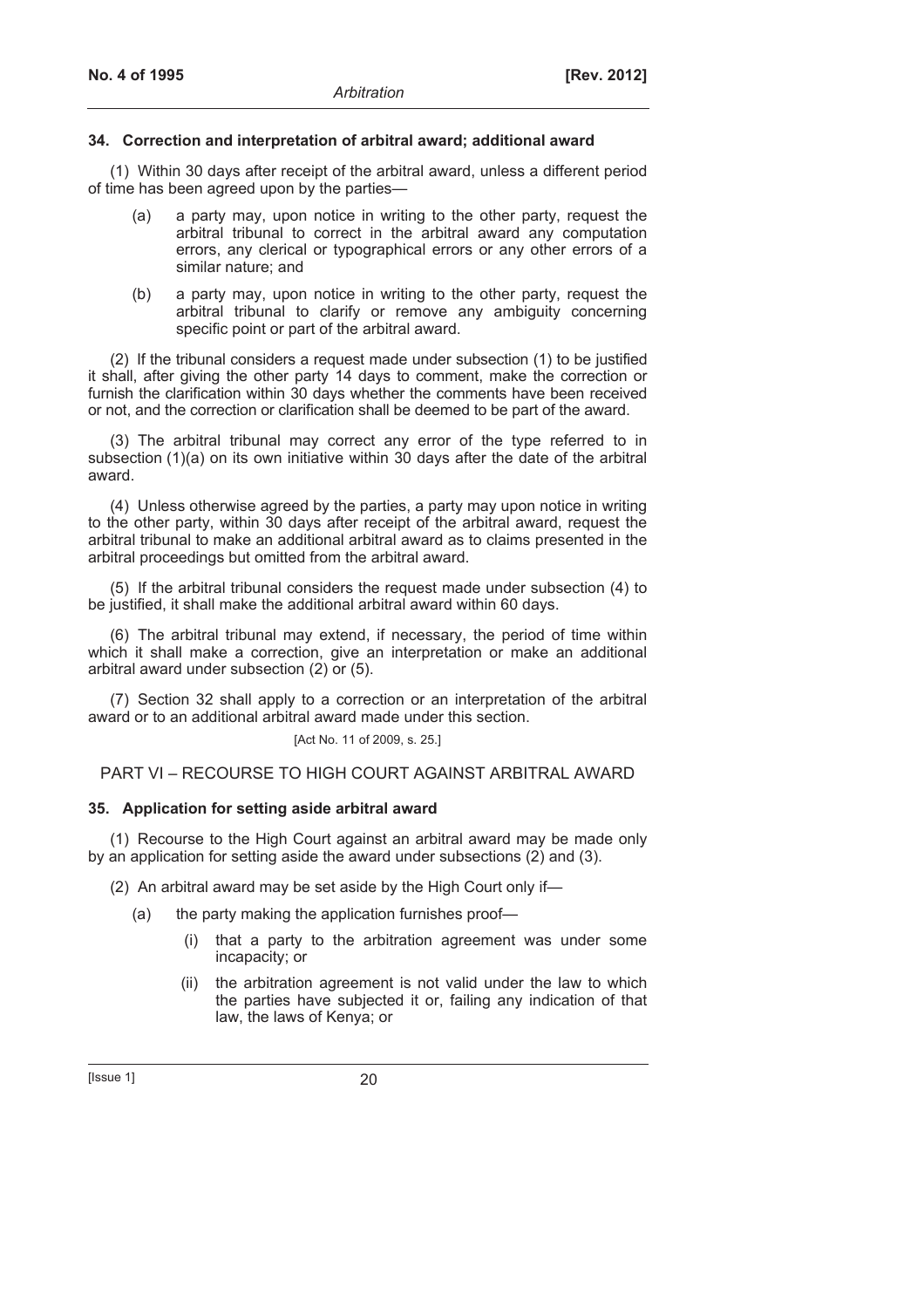- (iii) the party making the application was not given proper notice of the appointment of an arbitrator or of the arbitral proceedings or was otherwise unable to present his case; or
- (iv) the arbitral award deals with a dispute not contemplated by or not falling within the terms of the reference to arbitration or contains decisions on matters beyond the scope of the reference to arbitration, provided that if the decisions on matters referred to arbitration can be separated from those not so referred, only that part of the arbitral award which contains decisions on matters not referred to arbitration may be set aside; or
- (v) the composition of the arbitral tribunal or the arbitral procedure was not in accordance with the agreement of the parties, unless that agreement was in conflict with a provision of this Act from which the parties cannot derogate; or failing such agreement, was not in accordance with this Act; or
- (vi) the making of the award was induced or affected by fraud, bribery, undue influence or corruption;
- (b) the High Court finds that—
	- (i) the subject-matter of the dispute is not capable of settlement by arbitration under the law of Kenya; or
	- (ii) the award is in conflict with the public policy of Kenya.

(3) An application for setting aside the arbitral award may not be made after 3 months have elapsed from the date on which the party making that application had received the arbitral award, or if a request had been made under section 34 from the date on which that request had been disposed of by the arbitral award.

(4) The High Court, when required to set aside an arbitral award, may, where appropriate and if so requested by a party suspend the proceedings to set aside the arbitral award for such period of time determined by it in order to give the arbitral tribunal an opportunity to resume the arbitral proceedings or to take such other action as in the opinion of the arbitral tribunal will eliminate the grounds for setting aside the arbitral award.

#### [Act No. 11 of 2009, s. 26.]

# PART VII – RECOGNITION AND ENFORCEMENT OF AWARDS

# **36. Recognition and enforcement of awards**

(1) A domestic arbitral award, shall be recognized as binding and, upon application in writing to the High Court, shall be enforced subject to this section and section 37.

(2) An international arbitration award shall be recognised as binding and enforced in accordance to the provisions of the New York Convention or any other convention to which Kenya is signatory and relating to arbitral awards.

(3) Unless the High Court otherwise orders, the party relying on an arbitral award or applying for its enforcement must furnish—

- (a) the original arbitral award or a duly certified copy of it; and
- (b) the original arbitration agreement or a duly certified copy of it.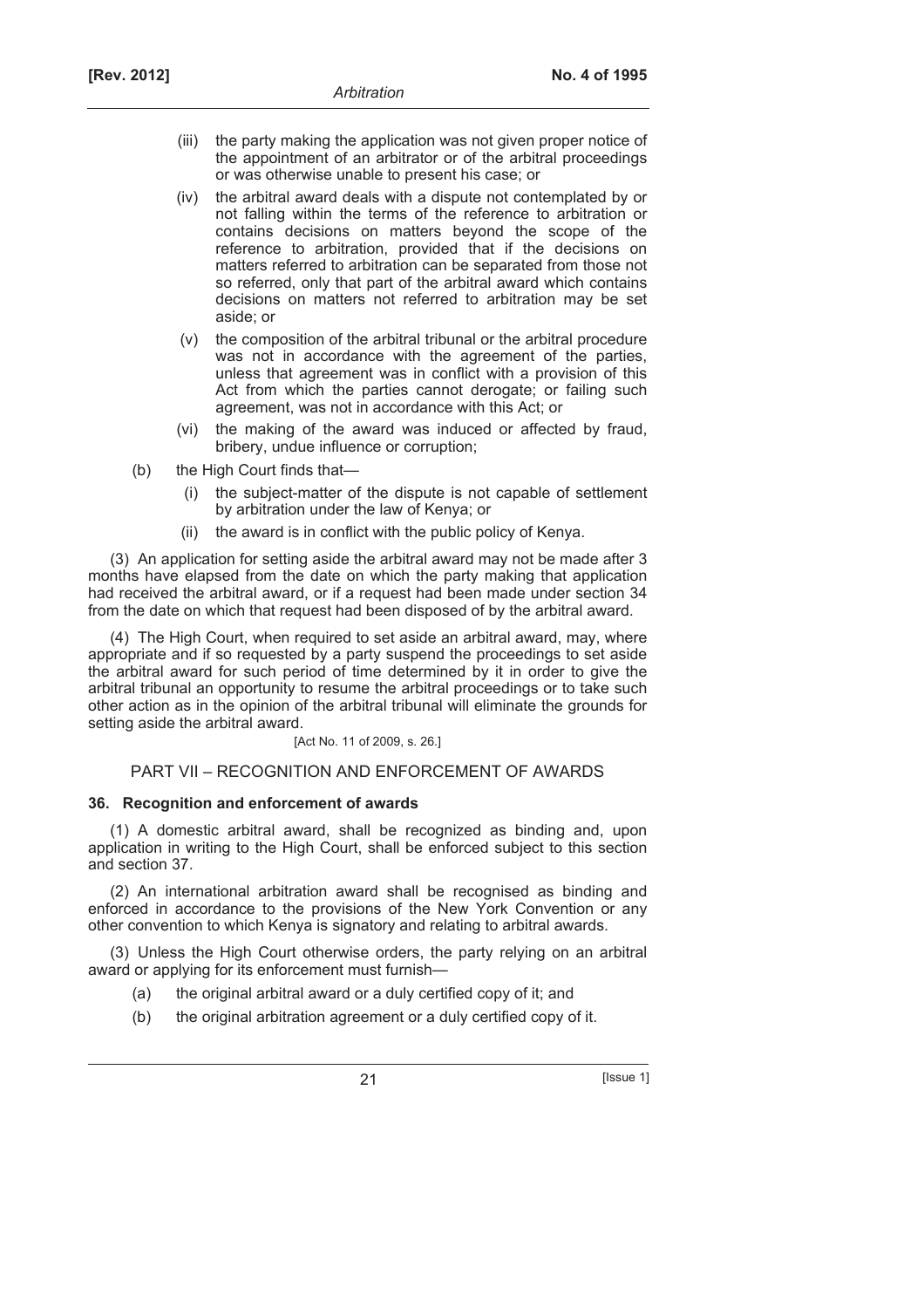(4) If the arbitral award or arbitration agreement is not made in the English language, the party shall furnish a duly certified translation of it into the English language.

(5) In this section. the expression **"New York Convention"** means the Convention on the Recognition and Enforcement of Foreign Arbitral Awards adopted by the United Nations General Assembly in New York on the 10th June, 1958, and acceded to by Kenya on the 10th February, 1989, with a reciprocity reservation.

#### [Act No. 11 of 2009, s. 27.]

# **37. Grounds for refusal of recognition or enforcement**

(1) The recognition or enforcement of an arbitral award, irrespective of the state in which it was made, may be refused only—

- (a) at the request of the party against whom it is invoked, if that party furnishes to the High Court proof that—
	- (i) a party to the arbitration agreement was under some incapacity; or
	- (ii) the arbitration agreement is not valid under the law to which the parties have subjected it or, failing any indication of that law, under the law of the state where the arbitral award was made;
	- (iii) the party against whom the arbitral award is invoked was not given proper notice of the appointment of an arbitrator or of the arbitral proceedings or was otherwise unable to present his case; or
	- (iv) the arbitral award deals with a dispute not contemplated by or not falling within the terms of the reference to arbitration, or it contains decisions on matters beyond the scope of the reference to arbitration, provided that if the decisions on matters referred to arbitration can be separated from those not so referred, that part of the arbitral award which contains decisions on matters referred to arbitration may be recognised and enforced; or
	- (v) the composition of the arbitral tribunal or the arbitral procedure was not in accordance with the agreement of the parties or, failing any agreement by the parties, was not in accordance with the law of the state where the arbitration took place; or
	- (vi) the arbitral award has not yet become binding on the parties or has been set aside or suspended by a court of the state in which, or under the law of which, that arbitral award was made; or
	- (vii) the making of the arbitral award was induced or affected by fraud, bribery, corruption or undue influence or
- (b) if the High Court finds that—
	- (i) the subject-matter of the dispute is not capable of settlement by arbitration under the law of Kenya; or
	- (ii) the recognition or enforcement of the arbitral award would be contrary to the public policy of Kenya.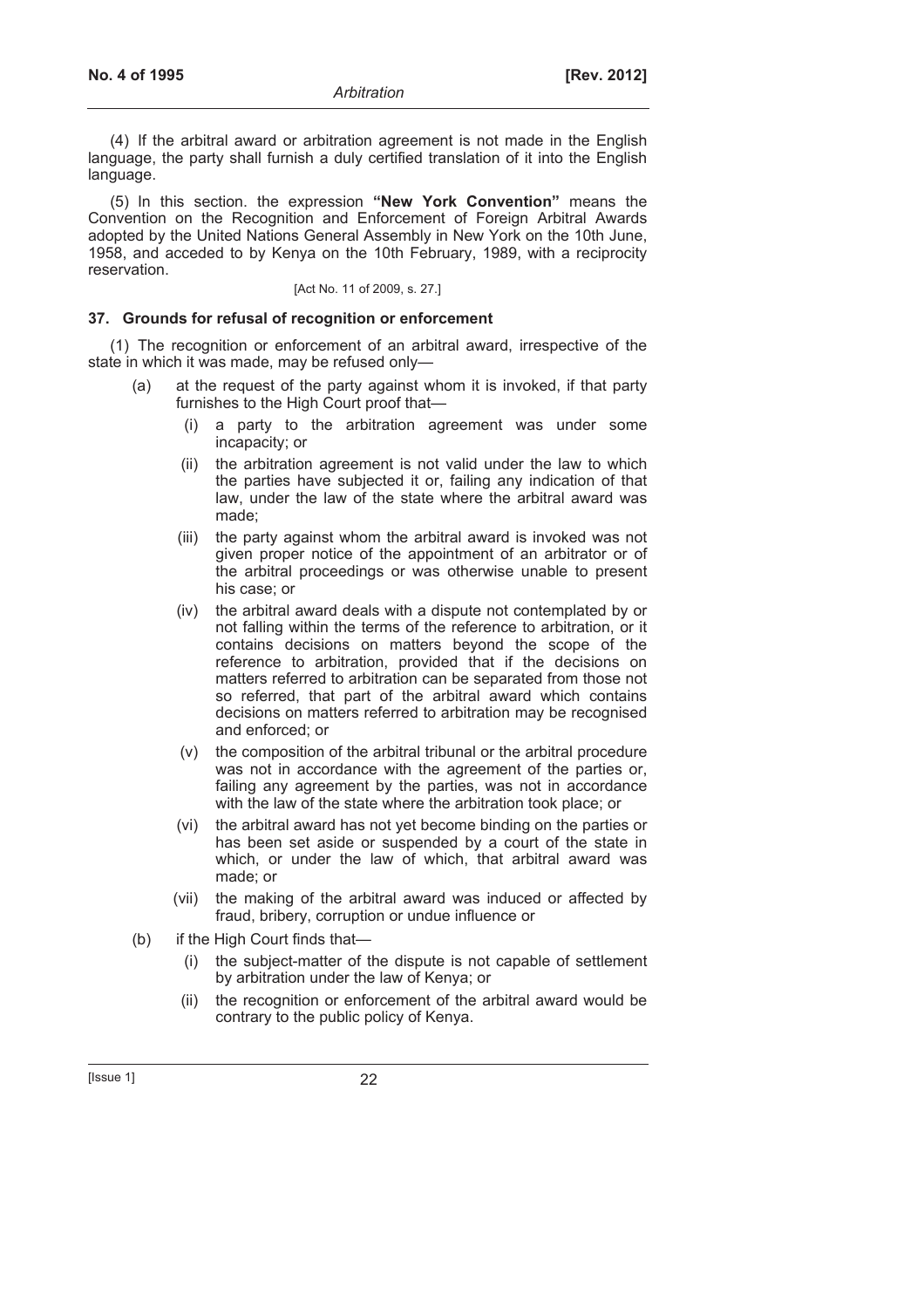(2) If an application for the setting aside or suspension of an arbitral award has been made to a court referred to in subsection  $(1)(a)(vi)$ , the High Court may, if it considers it proper, adjourn its decision and may also, on the application of the party, claiming recognition or enforcement of the arbitral award, order the other party to provide appropriate security.

## [Act No. 11 of 2009, s. 28.]

# PART VIII – MISCELLANEOUS PROVISIONS

### **38. Bankruptcy**

(1) Where it is provided by a term in a contract to which a bankrupt is a party that any differences arising out of or in connection with the contract shall be referred to arbitration, then if the trustee in bankruptcy adopts the contract, that term is enforceable by or against him so far as relates to those differences.

(2) Where a person who has been adjudged bankrupt had, before the commencement of the bankruptcy, becomes a party to an arbitration agreement, and any matter to which the agreement applies requires to be determined in connection with or for the purposes of the bankruptcy proceedings, then if the case is one to which subsection (1) does not apply—

- (a) any other party to the agreement or, with the consent of the committee of inspection, the trustee in bankruptcy may apply to the court having jurisdiction in the bankruptcy proceedings for an order directing that the matter in question shall be referred to arbitration in accordance with the agreement; and
- (b) the court, if it is of the opinion that, having regard to all the circumstances of the case, the matter ought to be determined by arbitration, may make an order accordingly.

(3) This section shall apply in domestic arbitration or if the bankrupt person is a Kenyan or if the law of Kenya is applicable according to the rules of conflict of laws.

# **39. Questions of law arising in domestic arbitration**

Where in the case of a domestic arbitration, the parties have agreed that—

- (a) an application by any party may be made to a court to determine any question of law arising in the course of the arbitration; or
- (b) an appeal by any party may be made to a court on any question of law arising out of the award,

such application or appeal, as the case may be, may be made to the High Court.

(2) On an application or appeal being made to it under subsection (1) the High Court shall—

- (a) determine the question of law arising;
- (b) confirm, vary or set aside the arbitral award or remit the matter to the arbitral tribunal for re-consideration or, where another arbitral tribunal has been appointed, to that arbitral tribunal for consideration.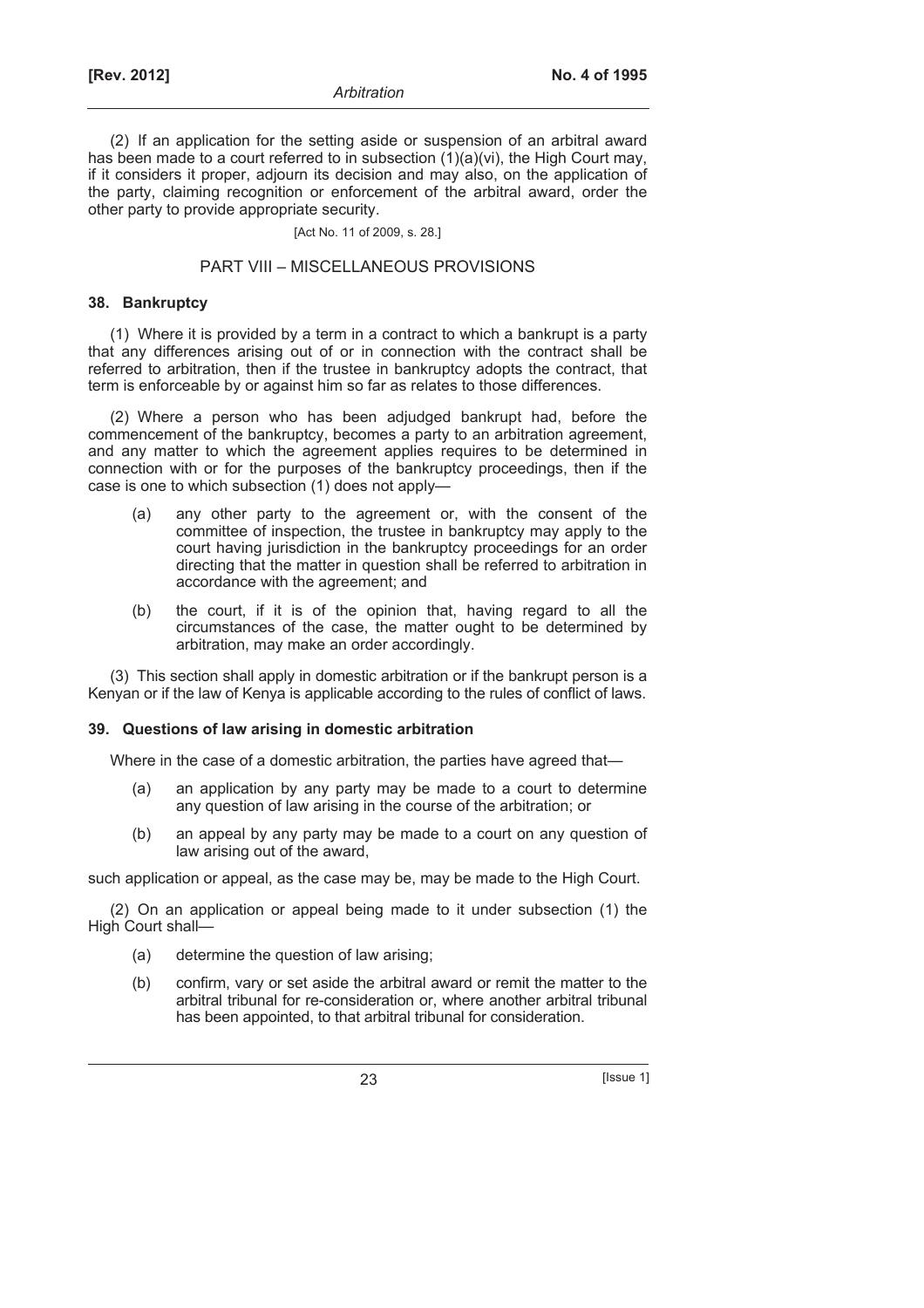(3) Notwithstanding sections 10 and 35 an appeal shall lie to the Court of Appeal against a decision of the High Court under subsection (2)—

- (a) if the parties have so agreed that an appeal shall lie prior to the delivery of the arbitral award; or
- (b) the Court of Appeal, being of the opinion that a point of law of general importance is involved the determination of which will substantially affect the rights of one or more of the parties, grants leave to appeal, and on such appeal the Court of Appeal may exercise any of the powers which the High Court could have exercised under subsection (2).

(4) An application or appeal under this section shall be made within the time limit and in the manner prescribed by the Rules of Court applicable, as the case may be, in the High Court or the Court of Appeal.

(5) When an arbitral award has been varied on appeal under this section, the award so varied shall have effect as if it were the award of the arbitral tribunal concerned.

[Act No. 11 of 2009, s. 29.]

# **40. Rules**

The Chief Justice may make rules of Court for—

- (a) the recognition and enforcement of arbitral awards and all proceedings consequent thereon or incidental thereto;
- (b) the filing of applications for setting aside arbitral awards;
- (c) the staying of any suit or proceedings instituted in contravention of an arbitration agreement;
- (d) generally all proceedings in court under this Act.

# **41. Government to be bound**

This Act shall bind the Government.

# **42. Repeal of Cap. 49 and saving**

(1) The Arbitration Act, (Cap. 49) is repealed.

(2) The repeal of the Arbitration Act (Cap. 49) shall not affect any arbitral proceedings commenced before the coming into operation of this Act.

(3) For the purposes of this subsection, any arbitral proceedings shall be deemed to have commenced on the date the parties have agreed the proceedings should be commenced or, failing such agreement, on the date of receipt by the respondent of a request for the dispute to be referred to arbitration.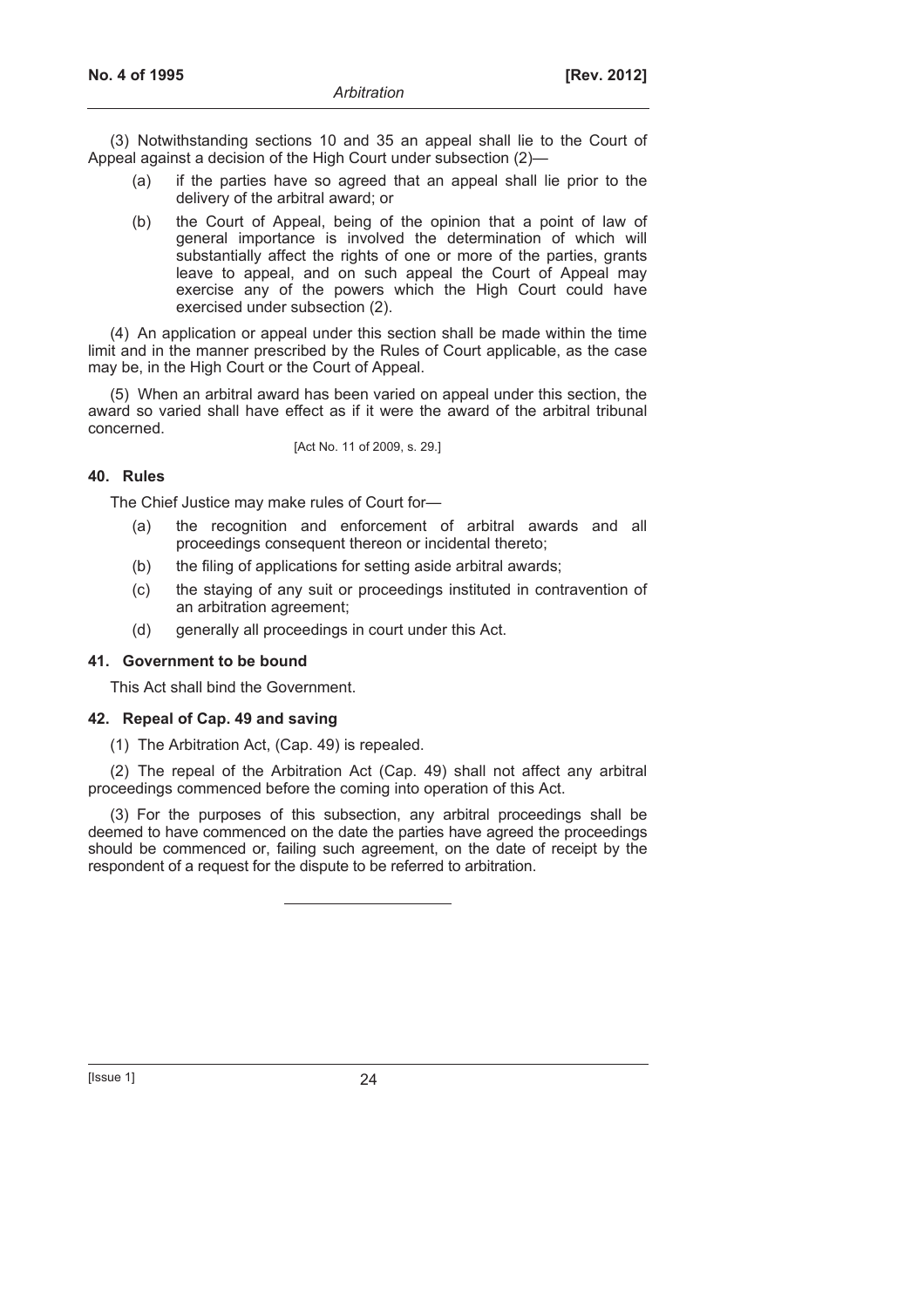**[Subsidiary]** 

**NO. 4 OF 1995** 

# **ARBITRATION ACT**

SUBSIDIARY LEGISLATION

| <b>List of Subsidiary Legislation</b> |      |
|---------------------------------------|------|
|                                       | Page |
|                                       |      |